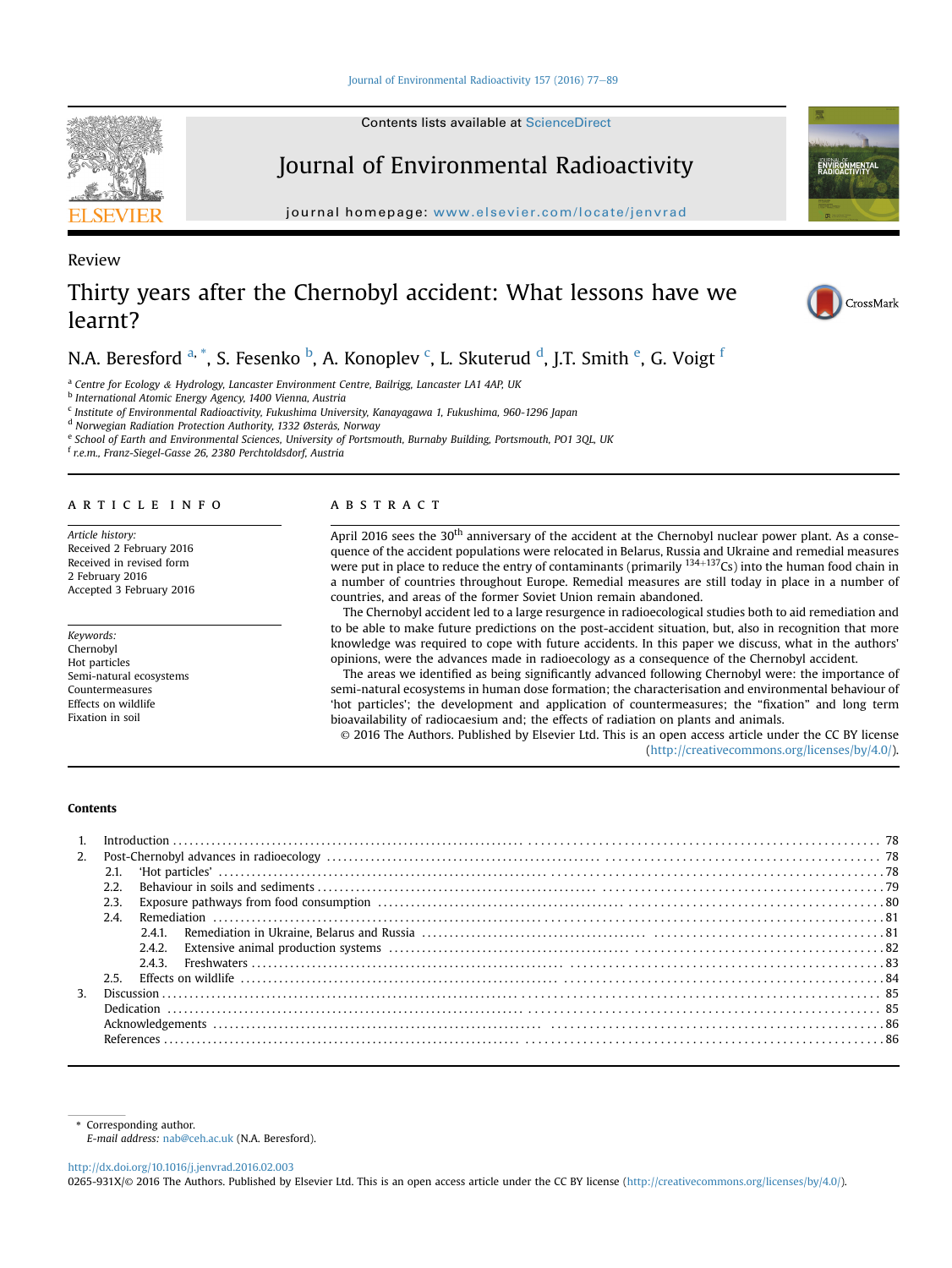# 1. Introduction

At 01:23 on 26th April 1986 an experiment was started at number 4 reactor of the Chernobyl nuclear power plant in northern Ukraine (then part of the USSR). The purpose of the experiment was to investigate reactor safety in the event of failure of the mains electricity supply to the plant. Less than a minute after the start of the experiment there was a steam explosion which blew the lid of the reactor and resulted in the largest accidental release of radioactivity into the environment in the history of nuclear power production. The exposed reactor core continued to burn for approximately 10 days with continued releases of radioactivity into the atmosphere over this period.

As well as high contamination in the local area, radioactive plumes were transported over large areas of Europe with the highest depositions of radioactivity at distances from the NPP being due to wet deposition in rainfall.

Between the 27th April (when the about 44,000 inhabitants of Pripyat approximately 3 km from the NPP were evacuated) and 6th May the entire population of what has become known as the '30 km exclusion zone' around the NPP were evacuated. Initially a total of approximately 116,000 people were evacuated from an area of about 3500  $\rm km^2$ . Subsequently the number of evacuees rose to 350,000 within affected areas of Ukraine, Belarus and Russia. Many of these evacuated areas remain abandoned today.

A population of about 6 million people in Ukraine, Belarus and Russia were living in areas which were officially designated as 'contaminated' (>37  $kBq$   $137Cs$   $m^{-2}$ ); 640 settlements with approximately 270,000 people had in excess of 555 kBq  $^{137}$ Cs m $^{-2}$ ([Fesenko et al., 2006\)](#page-10-0). Consequently, wide scale remedial actions were required in these former Soviet Union (fSU) countries both in food production systems [\(Fesenko et al., 2007\)](#page-10-0) and also to decontaminate some settlements [\(IAEA, 2006](#page-10-0)). Outside the fSU, longterm remedial measures were put in place on animal production systems in a number of countries [\(Brynildsen et al., 1996; Åhman,](#page-9-0) [1999; Meredith et al., 1988; Wright et al., 2003](#page-9-0)). In Scandinavia the fallout necessitated a range of actions to protect the culture and lifestyle of the reindeer herding South Sámi people ([Strand et al.,](#page-11-0) [1989a; Stephens, 1987](#page-11-0)).

The Chernobyl accident led to a large resurgence in radioecological studies both to aid remediation and to be able to make future predictions on the post-accident situation, but, also in recognition that more knowledge was required to cope with future accidents. In this paper we discuss, what in the authors' opinions, were the advances made in radioecology as a consequence of the Chernobyl accident.

This review paper is accompanied by an on-line virtual special issue in which the authors have selected 30 key papers published in Journal of Environmental Radioactivity which demonstrate the contributions of post-Chernobyl research [\(Beresford et al., 2016](#page-9-0); <http://dx.doi.org/10.1016/j.jenvrad.2016.01.023><sup>1</sup>).

Descriptions of the Chernobyl accident and its consequences can be found in [IAEA \(2006\)](#page-10-0) and [Smith and Beresford \(2005\)](#page-11-0) (the latter being the source of information for the overview of the accident and aftermath given above).

# 2. Post-Chernobyl advances in radioecology

2.1. 'Hot particles'

The release of highly radioactive fuel particles (generally referred to as 'hot particles') into the environment was a distinguishing feature of the radioactive contamination following the Chernobyl accident [\(Bogatov et al., 1990; Konoplev and](#page-9-0) [Bobovnikova, 1990; Victorova and Garger, 1990; Sandalls et al.,](#page-9-0) [1993; Salbu et al., 1994; Kashparov et al., 1996](#page-9-0)). The fuel particles were of either dense or loose structure and were composed of uranium oxides. The radionuclide composition of the fuel particles was similar to the fuel composition in the damaged unit with some depletion of volatile nuclides  $(^{131}I, ^{134,137}Cs, ^{106}Ru,$  etc.). Sizes of deposited fuel particles ranged from hundreds of microns to a fraction of a micron [\(Sandalls et al., 1993\)](#page-11-0). Within the 30-km exclusion zone, up to  $10^5$  particles m<sup>-2</sup> were observed [\(Victorova](#page-12-0) [and Garger, 1990](#page-12-0)). Deposition of fuel particles decreased with increasing distance from the reactor site [\(Sandalls et al., 1993](#page-11-0)).

As a result of the breakdown of fuel elements and annealing of nuclear fuel, large amounts of volatile fission products (isotopes of I, Cs and others) were released into the atmosphere and partly condensed on inert particle carriers [\(Konoplev and Bobovnikova,](#page-10-0) [1990; Kashparov et al., 1996](#page-10-0)). These "condensation particles" had a lower activity concentration compared with fuel particles ([Konoplev et al., 1993; Kashparov et al., 1996\)](#page-10-0) and were similar to those found in global fallout after nuclear weapon tests and, therefore, their environmental behaviour could, generally, be predicted relatively well. At the same time, the behaviour of fuel particles within the environment was unstudied before the Chernobyl accident and, therefore, presented a serious scientific problem ([Sandalls et al., 1993; Salbu, 2001](#page-11-0)).

Fallout from nuclear weapons testing had more than  $90\%$  of  $90$ Sr and  $137Cs$  in water soluble and readily exchangeable forms ([Pavlotskaya, 1974; Konoplev and Bobovnikova, 1990\)](#page-11-0). After the Chernobyl accident close to the NPP, the fraction of water soluble and exchangeable forms in the fallout was much lower, because of the presence of water-insoluble fuel particles, and depended on the distance from the damaged unit [\(Konoplev and Bulgakov, 1995](#page-10-0)). For example, the fraction of non-exchangeable <sup>137</sup>Cs in the fallout near Chernobyl was about 75% [\(Konoplev and Bobovnikova, 1990;](#page-10-0) [Bobovnikova et al., 1991](#page-10-0)), in the Bryansk region (Russia) it was 40–60% ([Konoplev et al., 1996\)](#page-10-0) and in Cumbria (UK) it was about 10% ([Hilton et al., 1992\)](#page-10-0). Because of the lower solubility of hot particles, the Chernobyl radionuclides had higher values of the distribution coefficient  $(K_d)$  in the "soil-water" system and, hence, slower migration and lower bioavailability in the area close to the NPP. Wash-off of dissolved <sup>90</sup>Sr with surface run-off in the 30-km zone in 1986-1987 was lower than that after Kyshtym accident or nuclear weapon testing ([Konoplev and Bobovnikova, 1990](#page-10-0)).

Mobility and bioavailability of radiocaesium in Western Europe was higher, and similar to global nuclear weapons testing fallout, because the particles deposited there were mostly condensation particles ([Hilton et al., 1992; Konoplev and Bulgakov, 1995; Smith](#page-10-0) [et al., 2000](#page-10-0)).

Apart from the differences in radionuclide speciation between Chernobyl and nuclear weapons testing fallout, the radionuclides also differed in their rates of change in availability in the soil. The mobility of radionuclides from nuclear weapons testing decreased with time because of fixation by soil components, while in the zone near the Chernobyl NPP, in the first years after the accident, the predominant process was leaching of radionuclides from fuel particles, which led to increased migration, especially for  $90$ Sr ([Konoplev et al., 1992; Kashparov et al., 1999, 2004; Konoplev and](#page-10-0) [Bulgakov, 1999\)](#page-10-0). In the first years after deposition, the uptake of  $137$ Cs by plants in areas where aerosol fallout dominated was  $4-5$ times higher than that in areas with considerable hot particle contamination. However, subsequent transfer in areas with considerable hot particles exceeded that in areas dominated by aerosol fallout by three to five times [\(Fesenko et al., 1997\)](#page-9-0). This <sup>1</sup> The virtual special issue will be available on-line upto April 2017. <br> **effect has implications for the design and timing of remediation**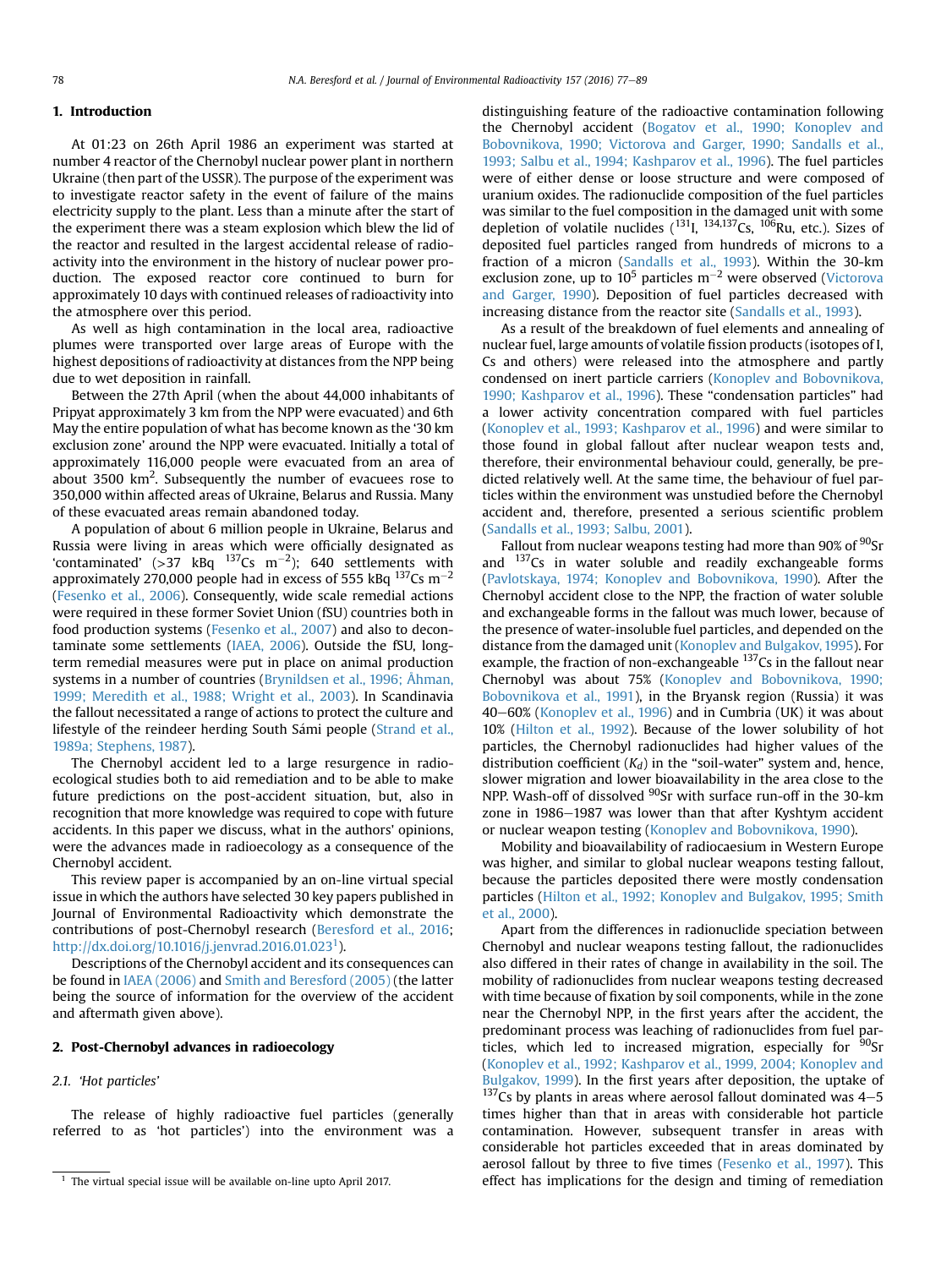<span id="page-2-0"></span>strategies.

A key advance of post-Chernobyl research was to use radionuclide speciation data to estimate the fraction incorporated in fuel particles [\(Konoplev and Bobovnikova, 1990; Konoplev et al., 1992;](#page-10-0) [Kashparov et al., 1999, 2000, 2004; Konoplev and Bulgakov,](#page-10-0) [1999\)](#page-10-0). The proportion of a radionuclide in fuel particles was assumed to be equal to the fraction of a radionuclide in nonexchangeable form minus the fraction fixed by the soil. In such calculations it is preferable to use data on  $90$ Sr, which is more weakly fixed by soils than is  $^{137}$ Cs. Such data were used to obtain site and soil specific rate constants of radionuclide leaching from fuel particles  $k_l$ ; rates ranged from  $10^{-3}$  to  $10^{-4}$  day $^{-1}$  ([Konoplev](#page-10-0) [and Bulgakov, 1999](#page-10-0)) or  $0.05-0.3$  year<sup>-1</sup> ([Kashparov et al., 2004\)](#page-10-0) depending on location and soil type. [Konoplev and Bulgakov \(1999\)](#page-10-0) observed dependence of  $k_l$  on the distance from the Chernobyl NPP (in the range  $3-20$  km) for the southern sector of the contaminated area – the leaching rate constant increased with distance. Based on statistical analysis of a large data set of dissolution rates, [Kashparov](#page-10-0) [et al. \(2004\)](#page-10-0) demonstrated dependence of  $k_l$  on the soil pH. [Konoplev et al. \(1992\)](#page-10-0) used data on dynamics of radiocaesium speciation in soils of the 30-km zone to reveal the rate constant of its leaching and considered the rate of its subsequent fixation by clay minerals. The rate constants  $k_l$  for <sup>137</sup>Cs and <sup>90</sup>Sr were similar and indicated that disintegration of the particle controlled radionuclide release rates.

During the years immediately after the accident, fuel particles were primarily found in the upper few centimetres of soil both close to the reactor and at distances up to 250 km ([Konoplev, 2001\)](#page-10-0). Most of the particles were concentrated in the  $0-1$  cm layer and their proportion decreased markedly with depth. The vertical profile of radioactive particles in soil was found to be practically independent of the distance from the NPP and was mainly governed by the soil type. The lack of dependence of the vertical distribution of particles on their size and chemical nature results from the fact that the primary mechanism of long-term radionuclide migration in the upper soil layer was mixing by soil flora and fauna.

In soils, fuel particles had virtually disintegrated within 10 years ([Konoplev and Bulgakov, 1999\)](#page-10-0). The opposite situation was observed in the cooling pond of the Chernobyl NPP, where the vast majority of long-lived radioactivity was deposited as fuel particles. In the cooling pond sediments, the majority of  $90$ Sr activity still occurs in the form of fuel particles ([Bulgakov et al., 2009\)](#page-9-0). Due to low dissolved oxygen concentration and high pH, dissolution of fuel particles in the cooling pond sediments is significantly slower than in soils. However, at the present time these conditions are changing since the pond is being drained and a significant part of the sediments are being exposed to the air. This significantly enhances the dissolution rate of fuel particles in exposed sediments, and hence, it is anticipated that the mobility and bioavailability of radionuclides will increase with time ([Bulgakov et al., 2009\)](#page-9-0). Model calculations have shown that in newly exposed sediments fuel particles will be almost completely dissolved in  $15-25$  years, while in parts of the pond which remain flooded, fuel particle dissolution will take about 100 years [\(Bulgakov et al., 2009](#page-9-0)).

# 2.2. Behaviour in soils and sediments

The mobility and bioavailability of radionuclides of accidental origin in the terrestrial and aquatic environment are governed by their chemical forms in fallout and site-specific environmental characteristics which determine rates of leaching, fixationremobilisation, as well as sorption-desorption of the mobile fraction (its solid-liquid distribution).

After deposition on the surface of ground and water bodies, radionuclides are subject to physicochemical and biological processes which leads to changes in their speciation. Dissolved radionuclide is adsorbed on the solid phase by ion exchange. Exchangeable radiocaesium transforms into the non-exchangeable (fixed) form [\(Comans et al., 1991; Hird et al., 1995; Konoplev and](#page-9-0) [Bulgakov, 1995, 2000](#page-9-0)). Fuel particles become oxidized and disintegrate, and radionuclides incorporated in fuel particles transfer to solution.

It is now well established that the high retention of radiocaesium in soil and bottom sediments is largely determined by two different processes: fixation and reversible selective sorption ([Sawhney, 1972;](#page-11-0) [Cremers et al., 1988](#page-9-0); [Hird et al., 1995; Konoplev](#page-10-0) [et al., 2002\)](#page-10-0). Fixation describes the ''permanent'' (or at least longterm) replacement of interlattice K- by Cs-ions due to collapse of expanded edges of mineral's crystal lattice interlayers. [Hird et al.](#page-10-0) [\(1995\)](#page-10-0) found that soil organic matter can stabilise interlayers in their expanded state and reduce Cs-fixing ability of soil even though its Cs-fixing potential is high.

The equilibrium between dissolved and exchangeable forms is achieved relatively rapidly and in many cases it is reasonable to consider them as a single mobile form [\(Konoplev et al., 1996\)](#page-10-0). Fixation of radionuclides is the transfer from their mobile form to fixed form. Models were proposed in which radiocaesium fixation is treated as an irreversible process ([Comans and Hockley, 1992\)](#page-9-0). The data available suggest that at the initial stage of fixation and for processes of a relatively short time-scale, this assumption is warranted. However, the data for long-term transformation of chemical forms of radionuclides in soil after nuclear weapon testing ([Pavlotskaya, 1974\)](#page-11-0), the Kyshtym accident ([Konoplev and](#page-10-0) [Bobovnikova, 1990\)](#page-10-0) and in the long-term after the Chernobyl accident indicate the existence of a remobilization process that is the reverse of fixation ([Konoplev et al., 1992; Smith and Comans, 1996;](#page-10-0) [Konoplev and Bulgakov, 2000; Smith et al., 2000b\)](#page-10-0). After deposition of radiocesium onto the soil, the fraction of its exchangeable form does not decrease to zero, as should in theory happen during irreversible fixation, but it decreases to a certain level, independent of the amount of radionuclide applied, and then does not change



Fig. 1. Conceptual model of radiocaesium bioavailability in soil/soil-plant transfer;  $K_d^{\text{ex}}$ is defined as the ratio of the concentration of radionuclide reversibly sorbed by the solid phase to its concentration in the liquid phase.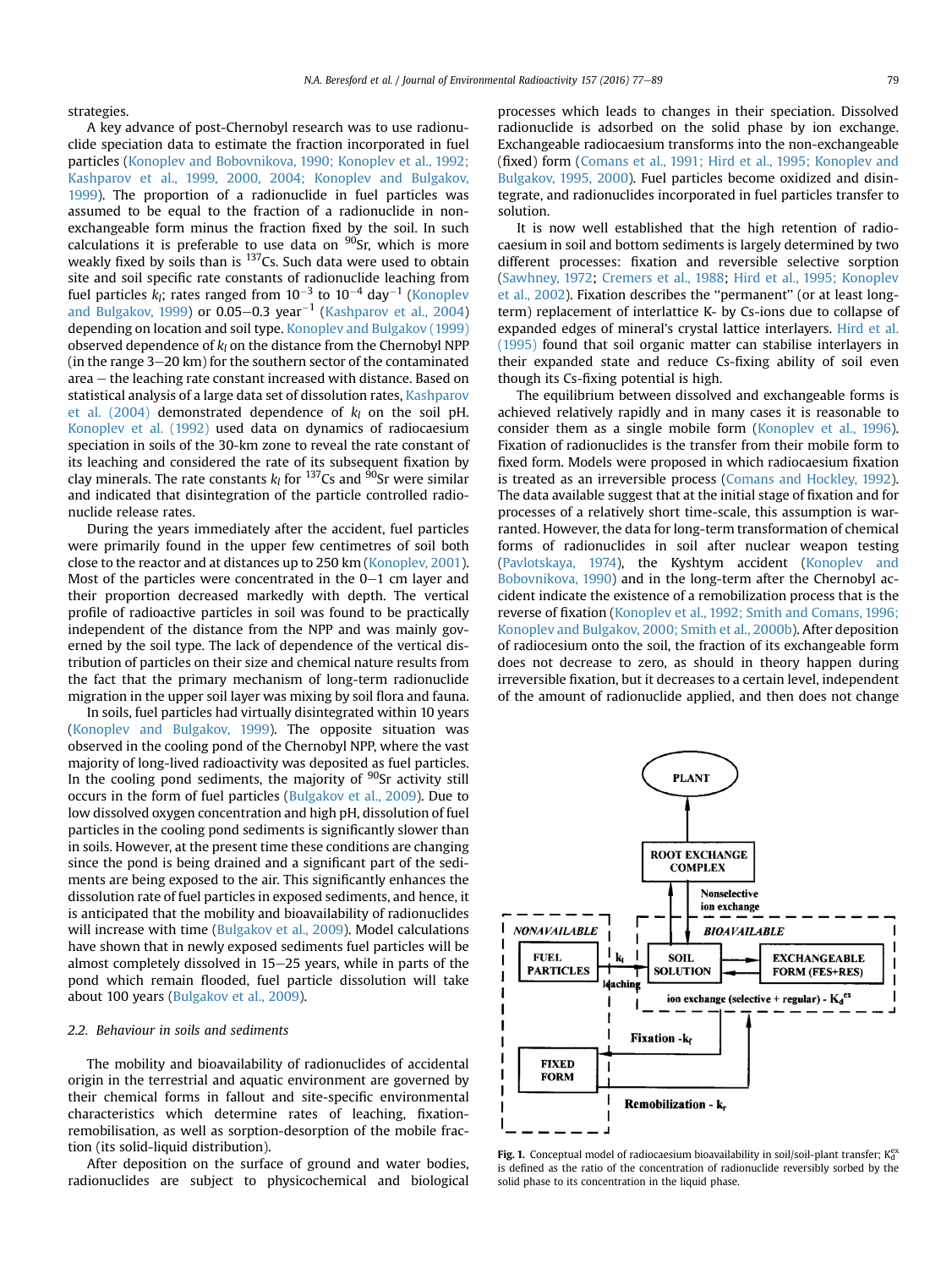significantly because of an equilibrium steady state between fixation and remobilization [\(de Koning and Comans, 2004; Konoplev](#page-9-0) [and Bobovnikova, 1990; Konoplev and Bulgakov, 1995; Konoplev](#page-9-0) [et al., 1996](#page-9-0)).

Reversible selective sorption of radiocaesium occurs on frayed edge sites (FES), located at the edges of micaceous clay particles ([Cremers et al., 1988](#page-9-0)). The ability of a solid to sorb radiocaesium selectively is characterised by the capacity of the selective sorption sites (FES) or by the so-called radiocaesium interception potential (RIP), which is the product of the FES capacity and the selectivity coefficient of radiocaesium in relation to the corresponding competitive ion [\(Sweeck et al., 1990\)](#page-12-0). Cremers and co-workers ([Cremers et al., 1988; Sweeck et al., 1990](#page-9-0)) developed a method for the quantitative determination of FES capacity and RIP. The method is based on using silver thiourea  $(Ag(TU)^+)$  as a masking agent for regular exchange sites (RES) which correspond to the planar and easily exchangeable sites. RES selectively bind  $Ag(TU)^{+}$ . At the same time  $Ag(TU)^+$  does not interact with FES, because of the molecule's large size, and the approach allows the study of caesium sorption-desorption on FES.

The  $137\hat{C}$ s concentration in the soil solution is the key characteristic determining its uptake by plants [\(Konoplev et al., 1993\)](#page-10-0). Under the assumption that radiocaesium uptake by plants is proportional to the fraction of radionuclide in the root exchangeable complex, which is dependent on the composition of soil solution ([Smolders et al., 1997\)](#page-11-0), models of radiocaesium bioavailability in soils have been proposed ([Konoplev et al., 1999, 2000; Absalom](#page-10-0) [et al., 2001](#page-10-0)). This has allowed the parameterisation of radiocaesium soil-plant transfer through soil characteristics ([Fig. 1](#page-2-0)).

## 2.3. Exposure pathways from food consumption

In the first few weeks after the accident,  $^{131}$ I was the main contributor of dose to the population in Belarus, Russia and Ukraine. An initial lack of advice to private producers (i.e. not the state-owned collective farms, but owners of cows largely for selfconsumption) of milk on how to reduce the  $131$ <sup>I</sup>I contamination of milk led to high <sup>131</sup>I concentrations in milk consumed [\(Fesenko](#page-10-0) [et al., 2007](#page-10-0)), resultant doses to the thyroid and, consequently, contributed to the increased rate of thyroid cancers observed ([Jacob](#page-10-0) [et al., 2002; IAEA, 2006\)](#page-10-0). The subsequent major long-term internal exposure pathway was from radioacaesium ([Fesenko et al., 2007\)](#page-10-0) with <sup>90</sup>Sr and actinide elements contributing relatively little ([Cooper et al., 1992](#page-9-0)). There was not necessarily a correlation between radiocaesium deposition and the contamination of foodstuffs [\(Cooper et al., 1992; Strand et al., 1992a; Beresford et al.,](#page-9-0) [2001\)](#page-9-0) most likely as the consequence of countermeasure application (see below) and soil type [\(Beresford et al., 2001; Fesenko et al.,](#page-9-0) [2001\)](#page-9-0).

An important observation both inside and outside of the fSU, following the Chernobyl accident was that a few key foodstuffs contribute most to the dose of the most effected populations. In the fSU, dose rates to rural populations were often higher than to urban populations ([Fesenko et al., 2007\)](#page-10-0). There were two food production systems at the time of the accident: collective, state-owned, farms and private subsistence production, largely for self-consumption. There was widespread use of remediation measures on collective farms (see below) and their normal farming practices (e.g. chemical fertiliser application and ploughing) also tended to lower radiocaesium transfer. Initially after the accident, cattle were removed from affected areas and the population encouraged to buy uncontaminated milk (Lepicard and Hériard Dubreuil, 2001; Fesenko [et al., 2001\)](#page-11-0). However, with time, and in part because of the declining economy, the number of private cattle rose. Because private cattle were grazed on marginal land (e.g. forest clearings) to which no countermeasures had been applied, and which naturally also tended to have higher transfer of radiocaesium from soil to plant, the activity concentrations of private milk were often higher than those of collective milk [\(Strand et al., 1999; Fesenko et al.,](#page-12-0) [2007; Beresford et al., 2001](#page-12-0)). A suggestion was also made that the transfer of radiocaesium from the diet to milk of private cattle in the fSU was higher than international recommendations ([Beresford](#page-9-0) [et al., 2001](#page-9-0)). Surveys conducted in Ukrainian settlements during 1994–1997 showed milk to be the largest contributor to  $137Cs$  dietary intake of the populations contributing  $30-40\%$  of the daily 137Cs intake ([Strand et al., 1999; Beresford et al., 2001](#page-12-0)).

Within Belarus, Ukraine and Russia there is a tradition of collecting edible fungi and berries from forests and, in some areas, fish from lakes or rivers. These 'natural' or 'free' foodstuffs were all shown to have large contributions to the radiocaesium intake of populations in contaminated areas. Edible fungi, especially mycorrhizal species, are well known to concentrate high concentrations of radiocaesium (e.g. [Barnett et al., 1999; Gillett and Crout,](#page-9-0) [2000; Calmon et al., 2009](#page-9-0)) as are some berries [\(Beresford et al.,](#page-9-0) [2001; Calmon et al., 2009\)](#page-9-0). Whilst initially after the Chernobyl accident the contribution of agricultural products (mainly milk) dominated the internal dose, in the longer-term the importance of fungi and berries in exposure of the population substantially increased. This was partially because of the long-ecological halflives of radiocaesium in berries and fungi and the implementation of countermeasures in agricultural systems (and hence a reduction of doses received via this pathway), but, there are also reports of an increased consumption of berries and fungi with time after the accident [\(Fesenko et al., 2001; Travnikova et al., 2001\)](#page-10-0). For a Russian village [Travnikova et al. \(2004\)](#page-12-0) estimated that the contribution of fungi and berries to the total dietary radiocaesium intake increased from 6% in 1987 to 25% in 1996. Mean intakes of forest berries and wild fungi of 2.4 and 7.2 kg  $a^{-1}$  were recorded for four settlements in Russia [\(Mehli, 1998](#page-11-0)).

Having surveyed inhabitants of six rural settlements in Belarus, Russia and Ukraine, Strand et al.  $(1996)$  reported that:  $40-75\%$  of interviewees consumed wild fungi, forest berries were consumed by  $60-70\%$  and; fish from local lakes by  $20-40\%$ . For a lake side village in Russia, [Travnikova et al. \(2004\)](#page-12-0) report that 50-80% of the  $137$ Cs intake came from fungi and fish, with 30-50% of the total <sup>137</sup>Cs intake coming from lake fish. Freshwater fish was also found to contribute  $20-40%$  of the radiocaesium intake by rural populations in Norway [\(Strand et al., 1989b\)](#page-12-0).

Within rural populations in Russia, [Skuterud et al. \(1997\)](#page-11-0) observed a 60-70% increase in whole body radiocaesium activity as a consequence of fungi consumption in autumn. Correlations were also reported between the consumption of fish and forest berries and <sup>137</sup>Cs whole body measurements in Russian settlements ([Strand et al., 1996\)](#page-12-0), though, there were also correlations between the intakes of forest berries, freshwater fish and fungi. [Shutov et al.,](#page-11-0) [\(1996\)](#page-11-0) estimated that fungi and berries could contribute up to 60–70% of dietary <sup>137</sup>Cs intake of adults. For one Ukrainian village [Beresford et al. \(2001\)](#page-9-0) present data showing milk and fungi contributed approximately 60% of the daily <sup>137</sup>Cs intake in June/July when fungi (and forest berry) intake would not be expected to be high (fungi and forest berries being most prevalent in autumn).

Outside of the fSU the focus has been on high radiocaesium concentrations in livestock and game from semi-natural ecosystems (upland pastures, forests) [\(Desmet and Myttenaere, 1988\)](#page-9-0) where a high <sup>137</sup>Cs soil-plant transfer was persistent in organic soil types [\(Hird et al., 1995](#page-10-0); [Rigol et al., 2002\)](#page-11-0). Long ecological half-lives in excess of ten years and in some instances tending towards the physical half-life of 137Cs in the longer-term were observed in a number of species (e.g. reindeer [\(Skuterud et al., 2005\)](#page-11-0), roe deer ([Zibold et al., 2001\)](#page-12-0) wild boar (Pröhl et al., 2006)). Seasonal peaks in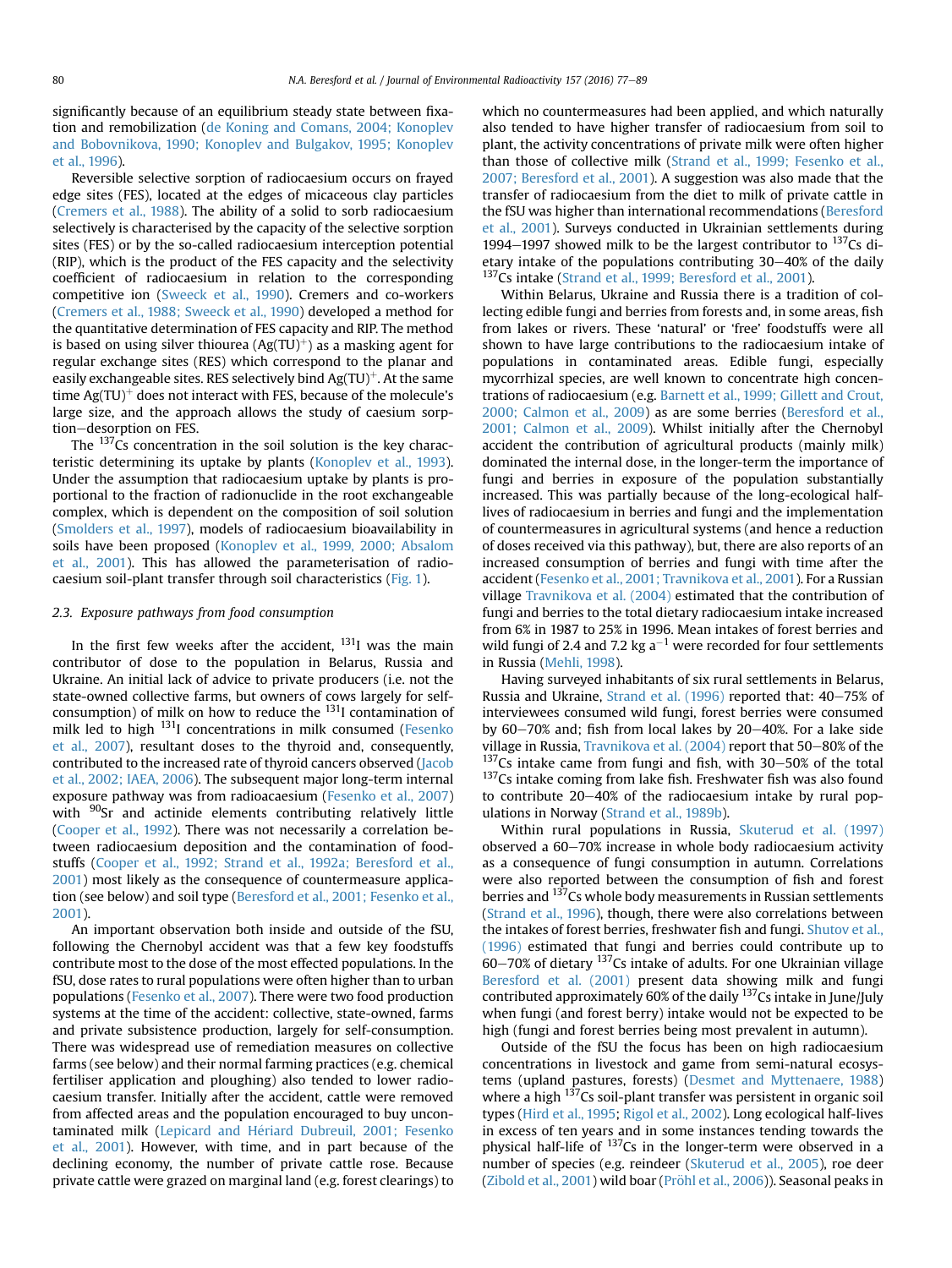late summer/autumn have been observed in a number of species as a consequence of consuming relatively highly contaminated mushrooms (e.g. [Hove et al., 1990; Zibold et al., 2001\)](#page-10-0). The situation for reindeer herding South Samis in central Sweden and Norway deserves special mention. Depending upon natural pastures for their reindeer herds, and largely on reindeer meat, freshwater fish and wild berries in their diet, the Chernobyl fallout suddenly threatened their whole life-style [\(Stephens, 1987\)](#page-11-0). A suite of actions was implemented to maintain their lifestyle, including dietary advice, economic support for purchase of alternative foodstuffs, and whole-body monitoring as a control of doses [\(Strand et al.,](#page-12-0) [1992b; Mehli et al., 2000](#page-12-0)). These actions reduced ingestion doses during the first years by nearly 90%, however, consumption of reindeer meat still comprised about 90% of their radiocaesium intake ([Strand et al., 1992b; Skuterud and Thørring, 2012\)](#page-12-0). Since the mid-1990s onwards the whole-body radiocaesium levels in the South Samis of central Norway have been comparable to those of rural populations close to Chernobyl ([Mehli et al., 2000; Skuterud](#page-11-0) [and Thørring, 2012\)](#page-11-0).

Given that transfer through animal products was a major route of exposure, there was a considerable effort devoted to understanding the metabolism of radionuclides by farm animals (see, for instance, special issue of Journal of Environmental Radioactivity on this topic ([Beresford et al., 2007\)](#page-9-0)). An understanding of the metabolism in farm animals can better inform on the practicality and implementation of remedial measures (e.g. [Åhman, 1999; Voigt and](#page-9-0) [Kiefer, 2007; Howard et al., 1987](#page-9-0)). Key advances made in animal radioecology included the use of faecal marker approaches to estimate herbage (and hence radionuclide) intake in grazing animals ([Mayes et al., 1994; Beresford et al., 1989\)](#page-11-0) and the application of dual isotope techniques to determine absorption of radionuclides from the diet [\(Mayes et al., 1996; Cooke et al., 1996](#page-11-0)), including under field conditions in the Chernobyl exclusion zone ([Beresford](#page-9-0) [et al., 2000\)](#page-9-0).

#### 2.4. Remediation

Deposition of radionuclides from the Chernobyl led to the longterm implementation of remedial measures in the fSU and other European countries. Here we consider those methods investigated, developed and used to remediate affected areas (see also special issue of Journal of Environmental Radioactivity [\(Voigt, 2001\)](#page-12-0)).

#### 2.4.1. Remediation in Ukraine, Belarus and Russia

In the most seriously contaminated areas of the fSU, the consumption of foodstuffs containing  $137$ Cs (and initially  $134$ Cs) was the major source of the public exposure ([Jacob et al., 2001](#page-10-0); [IAEA, 2006\)](#page-10-0) with milk and other animal products representing a major exposure pathway to humans [\(Fesenko et al., 2007](#page-10-0)).

Because the accident occurred in the latter part of spring, there was little scope to remove animals from pasture and feed uncontaminated feed (as silage/hay stocks are at their lowest in spring). Maximum radionuclide activity concentrations in agricultural products occurred in the most affected areas of the fSU in the first days to weeks after the accident, reaching hundreds of thousands of Bq per kilogram or litre [\(IAEA, 2006](#page-10-0)). In the first weeks the main remedial objective was to prevent consumption of contaminated milk and to decrease milk <sup>131</sup>I activity concentrations [\(Fesenko](#page-10-0) [et al., 2007](#page-10-0)). Measures implemented were: (i) radiation monitoring at processing plants and rejection of milk with  $131$  activity concentrations above action levels (3700 Bq  $l^{-1}$  at that time); (ii) processing rejected milk (mainly converting milk to storable products such as condensed or dried milk, cheese, or butter); (iii) indoor feeding of uncontaminated feed (though as already noted feed availability was limited). Processing milk avoided considerable economic losses ([Alexakhin et al., 1996\)](#page-9-0). In the most contaminated areas, a ban was imposed on keeping livestock. Delayed harvesting of forage and food crops was used as a method of reducing dietary radionuclide intake. During the first period the countermeasures were largely directed towards "collective" milk.

By the end of 1986, only four regions of Russia (Bryansk, Tula, Kaluga, and Oryol), five regions of Ukraine (Kiev, Zhitomir, Rovno, Volyn and Chernigov) and three regions of Belarus (Gomel, Mogilyov and Brest) were producing food (largely animal) products exceeding action levels for radiocaesium. Therefore, from 1987, application of countermeasures to reduce the  $137$ Cs activity concentrations in milk and meat was the key focus of remediation strategies [\(Alexakhin, 2009\)](#page-9-0).

The priority was amelioration of soil with the aim to reduce radionuclide transfer to plants, with special attention paid to those areas used for production of animal fodder. Soil amelioration options included: ploughing, liming, application of mineral fertilisers and, 'radical' or 'surface' improvement of meadows.

Ploughing was only feasible in areas with fertile soils with a deep organic horizon, both deep and shallow ploughing was used extensively. The effectiveness of ploughing was a long-term reduction in radiocaesium transfer to plants by a factor of  $2-4$ ([Fesenko et al., 2007\)](#page-10-0); a reduction of 20 fold could be achieved using skim and burial ploughing. Based on research carried out in the first years after the accident the application rate of lime for contaminated regions was increased, over that normally used in agricultural production, by approximately 1.5 times depending on soil pH, soil type and crop. The amount applied every four-five years typically ranged from 2 to 10 t ha<sup>-1</sup> resulting in reductions in the  $^{137}$ Cs and  $^{90}$ Sr transfer to crops by a factor of 1.5–3.0 [\(Fesenko](#page-10-0) [et al., 2007](#page-10-0)). The use of nitrogen, phosphorus and potassium fertilisers reduces the Cs:K ratio in the soil solution and also provides ideal crop growth conditions. The optimum N:P:K ratio to achieve the maximum reduction (by a factor of 3 ([Fesenko et al., 2007\)](#page-10-0)) in root uptake of radiocaesium was found to be 1:1.5:2 [\(RIARAE, 1991\)](#page-11-0).

'Radical' improvement was a key measure carried out extensively in practically all contaminated areas of Belarus, Russia and Ukraine. This option included removing vegetation, ploughing, liming, fertilization and reseeding and has been effective in field conditions achieving a reduction in root uptake of radiocaesium of  $2-3$  fold. For organic soils the effectiveness increased to  $3-5$  fold, with maximal effectiveness of  $10-15$  fold for wet peat soils when drainage was also conducted. The mechanism of action and efficiency of radical improvement of forage-land and pastures depended on the types of meadow and soil properties [\(Sanzharova](#page-11-0) [et al., 1996; Vidal et al., 2001](#page-11-0)). 'Surface' improvement was applied to sites with natural vegetation and low productivity (e.g. floodplain meadows) and included reseeding with different grass species with the land being more regularly managed [\(Sanzharova et al., 1996\)](#page-11-0). With time, repeated management of previously treated soils was necessary. Whilst the most appropriate application rates could be defined, in reality, rates of application were sometimes financially constrained.

Options such as changing arable land into meadow and converting agricultural land to forestry were implemented in some of the most contaminated areas. In Belarus, a land use change to rape seed production was applied in contaminated areas with the aim of producing two products: oil for human consumption and protein cake as an animal fodder [\(Bogdevitch et al., 2002](#page-9-0)). The varieties of rape grown were selected for their low uptakes of caesium and strontium.

One of the most important and frequently used countermeasures for meat production systems was 'clean feeding', the provision of uncontaminated feed for a period prior to slaughter ([Bogdevitch et al., 2002](#page-9-0)).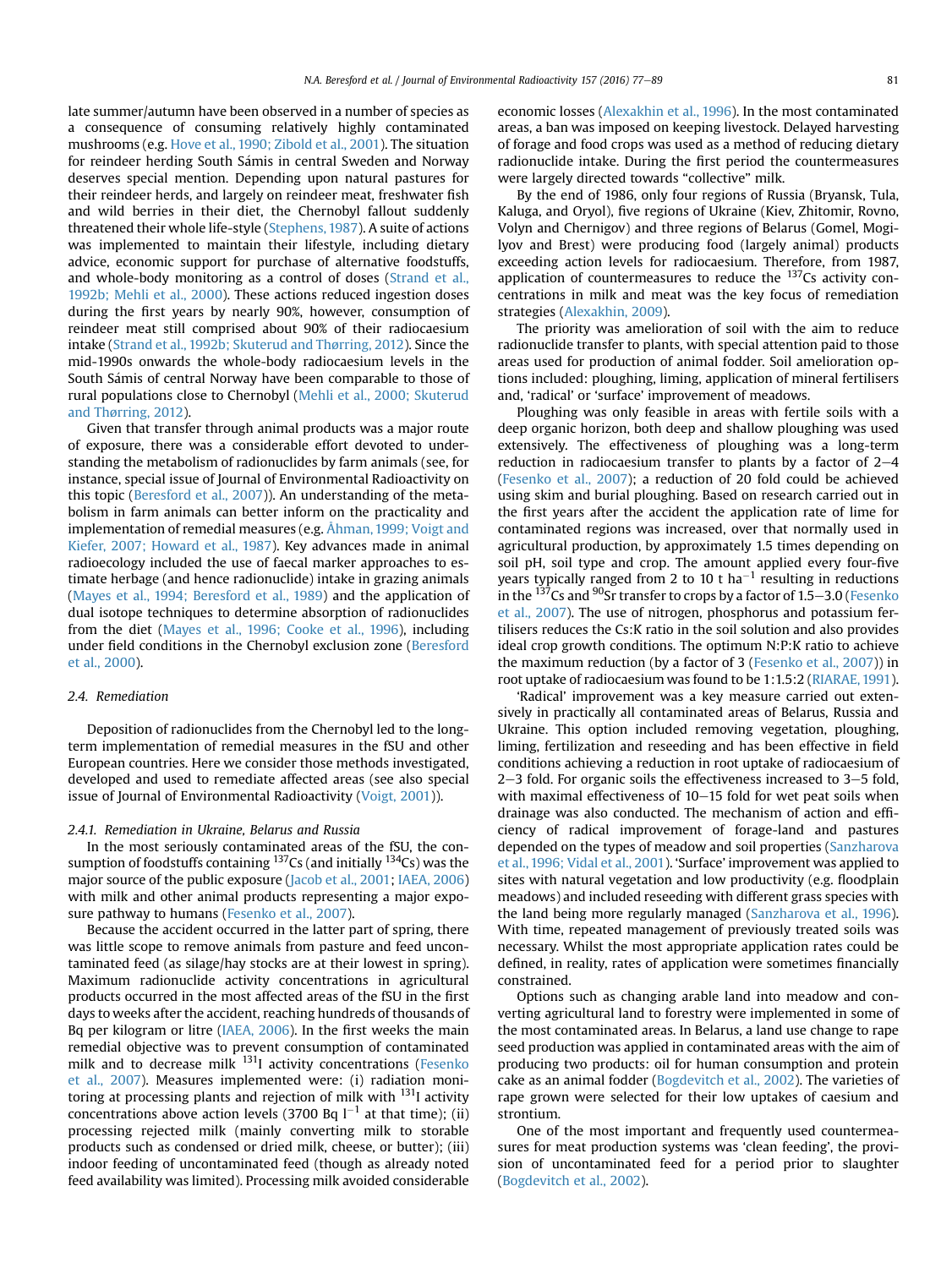Use of caesium binders to reduce absorption of caesium from the gastrointestinal tract of livestock in the fSU did not become a widespread action until 1994, as a result of international cooperation sharing the positive experiences with the use of such binders in western Europe (in particular Norway, see later) ([IAEA,](#page-10-0) [1997](#page-10-0)). The most effective Cs binders are hexacyanoferrate compounds often referred as 'Prussian Blue'. Prussian Blue application has been especially effective in settlements where there was a lack of meadows suitable for radical improvement. In Belarus, a special concentrate with Prussian Blue was produced and distributed at a rate of 0.5 kg of concentrate per cow daily and an average reduction factor of 3 for milk was achieved. However, the use of imported hexacyanoferrates was prohibited as a consequence of their high cost. A local produced hexacyanoferarate, called ferrocyn was used instead [\(Howard et al., 2001\)](#page-10-0). Delivery mechanisms included: pure powdered compound; rumen dwelling boli (see below); saltlicks; and as bifege, sawdust with 10% absorbed ferrocyn ([Ratnikov et al.,](#page-11-0) [1998](#page-11-0)).

The maximum effect from countermeasures application was achieved in 1986-1992 [\(Fesenko et al., 1997\)](#page-9-0). Since 1991, the proportion of animal products with radiocaesium activity concentrations exceeding action levels has been <10% of the gross output from contaminated areas. Because of financial constraints in the mid-1990s, the use of agricultural countermeasures was drastically reduced and their application rates were inadequate not only as a countermeasure but also for conventional food production; some increase in 137Cs transfer was observed as a consequence [\(Fesenko](#page-10-0) [et al., 2001](#page-10-0)).

The rates of decrease of  $137Cs$  concentrations in foodstuffs. especially in milk, differed significantly across the affected regions and over time after the accident. This was primarily because soilbased countermeasures as radical improvement could not be implemented for the entire contaminated area as this would have led to a shortage of pasture. Therefore, the effectiveness of agricultural countermeasures increased from 1987 to 1992 when practically all affected areas were optimally remediated.

The extent to which the different remediation measures were used varied between the three countries. Over the first 20 years after the accident the implementation of agricultural countermeasures averted 30-40% of the internal collective dose (excluding thyroid dose) or around  $20-25%$  of total collective dose that would be received by the residents of contaminated areas of Russia, Ukraine and Belarus without the use of countermeasures [\(Fesenko](#page-10-0) [et al., 2007\)](#page-10-0). Analyses of possible strategies for remediation of rural areas affected by the Chernobyl accident showed that even two decades after the Chernobyl accident application of remedial actions was still cost-effective. Thus, further remediation of affected areas would result in considerable reduction in the exposure of the population [\(Fesenko et al., 2007](#page-10-0)).

As discussed above, since the Chernobyl accident, it has been widely recognised that natural products such as forest fungi and berries, freshwater fish and privately produced milk can substantially contribute to the radiation dose received by humans especially to rural populations within the fSU. Whilst consumption of such foodstuffs was banned in some areas, these bans were often ignored [\(IAEA, 2006\)](#page-10-0). It was therefore recognised that affected populations could be given guidance on how to reduce their radiocaesium intake (such guidance aimed at groups such as hunters, fishermen and the Sámi reindeer breeders was effectively implemented in 1986 in Norway ([Strand et al., 1992b\)](#page-12-0)). [Beresford et al.](#page-9-0) [\(2001\)](#page-9-0) suggest advice on how the local population could themselves reduce their radiological risk from the consumption of fungi, berries and private milk and how this could be presented in an understandable manner. [Lepicard and H](#page-11-0)e[riard Dubreuil \(2001\)](#page-11-0) and [Lochard \(2007\)](#page-11-0) report on work in a Belarussian settlement to build a practical radiological know how within the community such that the villagers could begin to manage and improve their own radiological situation. In Lepicard and Hériard Dubreuil (2001), evidence is presented on how this reduced contamination in milk and also gave the villagers economic benefit as the reduced contamination also allowed them to sell their milk to the regional dairy.

The application of countermeasure against external exposure was also of importance in many Russian and Belorussian settlements [\(Jacob et al., 2001\)](#page-10-0). The paper by [Roed and Andersson \(1996\)](#page-11-0) provides results of research on the application of a variety of decontamination techniques in the urban environments. It was shown that even several years after the accident, when the work was conducted, the effectiveness of most of decontamination options was still high and up to 75% of  $137Cs$  could be removed at relatively little cost.

In the affected fSU countries, forests are not only an economic resource, but the focus of many social and cultural activities which can be also affected by the contamination. A number of factors have to be considered when assessing the applicability of forest countermeasures: radiological, economic, environmental/ecological and social. For instance, economic and social consequences may be incurred in addition to the expense of countermeasure implementation. The paper by [Shaw et al. \(2001\)](#page-11-0) provides an example of a cost-benefit analysis applied to determine the cost effectiveness of several management strategies potentially applicable to the contaminated forests. The management strategies were considered as single options and in likely combinations. Only the banning of fungi collection and restriction of public access proved to be costeffective management and only at relatively high levels of  $137Cs$ contamination. No potential countermeasure was assessed to result in a cost-effective saving of doses to forest workers.

# 2.4.2. Extensive animal production systems

Outside of the fSU there were long-term problems of animal derived food products having  $137\overline{\text{Cs}}$  activity concentrations exceeding permissible levels for entry into the human foodchain in Scandinavia and the UK. The animals affected in these ecosystems are often free-ranging and many are infrequently handled (e.g. sheep, semi-domesticated reindeer). Long-term radiocaesium contamination of game animals was also observed in a number of countries (e.g. Johanson and Bergström, 1994; Semizhon et al., [2009; Strebl and Tataruch, 2007; Vilic et al., 2005; Zibold et al.,](#page-10-0) [2001\)](#page-10-0).

Reindeer husbandry in central Sweden and Norway was particularly affected by the Chernobyl fallout, and both countries chose to increase their permissible levels for radiocaesium in traded reindeer meat to 1500 Bq  $\text{kg}^{-1}$  for  $^{137}\text{Cs}$  and 6000 Bq  $\text{kg}^{-1}$ for  $134+137Cs$ , respectively. The aim of this was to reduce the con-sequences for the South Sámi reindeer herders ([Åhman, 1999;](#page-9-0) Strand et al.,  $1989$ ).<sup>2</sup> In addition, a change in slaughter season was introduced to avoid the highest contamination levels.

Prior to the Chernobyl accident a number of feed additives had been identified which if administered to farm animals would effectively reduce absorption from the gastrointestinal tract (GIT); typically about 80% of ingested Cs is absorbed by ruminants ([Howard et al., 2009\)](#page-10-0). These additives included bentonite ([van den](#page-12-0) [Hoek, 1976](#page-12-0)), vermiculite ([Hazzard, 1969](#page-10-0)) and hexacyanoferrate compounds ([Giese, 1989\)](#page-10-0). Consideration of the use of these

 $2$  It is important to note that these permissible levels applied to traded reindeer meat, and that the reindeer herders themselves were recommended to consume meat with radiocaesium levels complying with the limits for basic foodstuffs. The limit of 6000 Bq  $kg^{-1}$  in Norway was subsequently reduced to 3000 Bq  $kg^{-1}$  in 1994.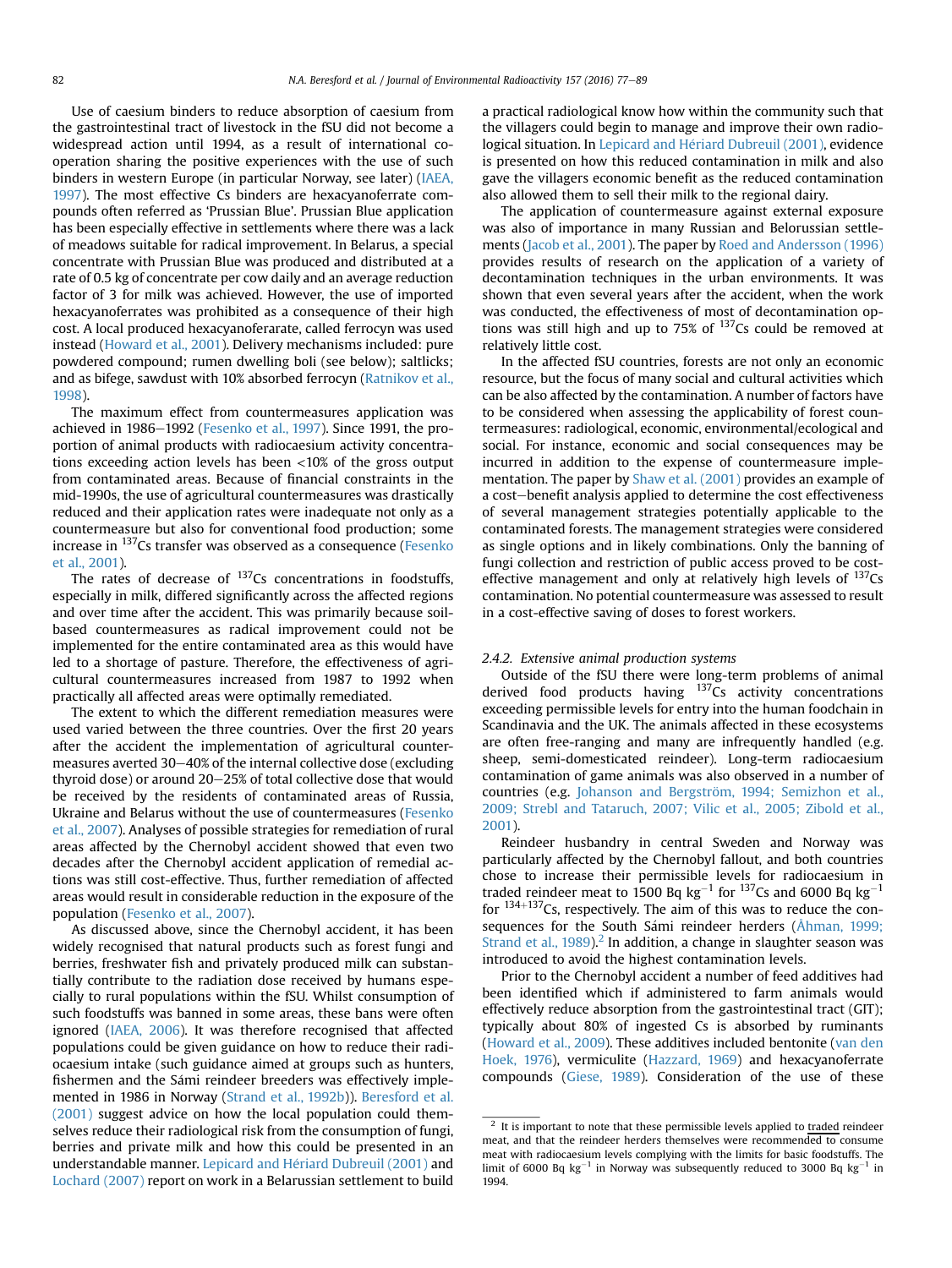compounds prior to Chernobyl had relied upon access to the affected animals such that the binder could be incorporated into their daily feed. Such an approach was used as a remedial measure following the Chernobyl, for instance, in Sweden and Norway where the clay mineral, bentonite, was added to the feed of corralled reindeer and dairy animals [\(Hove, 1993; Åhman, 1999;](#page-10-0) [Howard et al., 2001](#page-10-0)). [Hove \(1993\)](#page-10-0) reported a 50% reduction in radiocaesium transfer to milk and meat with bentonite at an administration rate of about 500 mg bentonite  $\text{kg}^{-1}$  body mass (BM), with a maximum reduction of 80% at an intake rate of 2 g bentonite  $\text{kg}^{-1}$  BM. Bentonite was added to the diet of dairy cattle and goats in contaminated areas of Norway at a rate of  $5-10\%$  of the feed by mass as a post-Chernobyl remediation measure [\(Hove,](#page-10-0) [1993\)](#page-10-0).

However, whilst it has the advantage of being relatively inexpensive, bentonite was not suitable for all circumstances. It could not be administered to the free-ranging animals which were a challenging long-term issue in areas affected by the Chernobyl accident outside of the fSU. In the UK, the repeated application of bentonite to pastures was investigated as a delivery mechanism and this decreased the radiocaesium activity concentration in sheep meat. However, the reduction in radiocaesium transfer was accompanied by a decrease in the intake of herbage (measured using faecal marker techniques) by adult sheep with a concomitant loss of body weight; the approach was also impractical for application over the large areas of rugged terrain affected ([Beresford](#page-9-0) [et al., 1989\)](#page-9-0). Bentonite administration rates above 500 mg bentonite  $kg^{-1}$  BM (about 2% of the feed) to reindeer reduce appetite when fed as powder ([Hove et al., 1991](#page-10-0)), and was not recommended because of increased water requirements (which could be challenging during winter) and the unspecific binding of essential elements and electrolytes ([Åhman et al., 1990; Åhman,](#page-9-0) [1996\)](#page-9-0).

Hexacyanoferrates are much more efficient Cs binders than clay minerals. After the Chernobyl accident NH4-iron-hexacyanoferrate (AFCF, Giese salt) was authorised for administration to farm animals initially in a small number of countries (Norway, Sweden, Germany and Austria) [\(Hove, 1993\)](#page-10-0) and later across the European Union ([Howard et al., 2001\)](#page-10-0). In studies investigating post-Chernobyl remediation measures, reductions in the radiocaesium transfer to reindeer of 60% were observed at administration rates of 1 mg AFCF kg<sup>-1</sup> BM (50 mg d<sup>-1</sup>) with a 50% reduction in transfer to goat milk observed at an administration rate or 0.8 mg AFCF kg $^{\rm -1}$ BM (30 mg d $^{-1}$ ) [\(Hove et al., 1991; Hove, 1993](#page-10-0)). Whilst a number of other less expensive hexacyanoferrate compounds were also reported to be efficient at low administration rates these were not authorised for use with livestock [\(Hove, 1993](#page-10-0)).

AFCF incorporated into feed was effectively used to reduce radiocaesium transfer to sheep, goats and reindeer in Norway post-Chernobyl (see [Hove, 1993\)](#page-10-0). However, the considerable post-Chernobyl advance was the development of AFCF delivery methods which could be used in extensive animal production systems in which animals may not be handled for many weeks ([Hove, 1993; Howard et al., 2001\)](#page-10-0). In Norway rumen dwelling boli were developed and subsequently used for sheep, cattle and rein-deer (e.g. [Solheim Hansen et al., 1996](#page-11-0)). The boli (16-20 mm diameter and 50–65 mm long) consisted of a compressed mixture of 15% AFCF, 75% BaSO4 and 10% beeswax ([Hove and Solheim](#page-10-0) [Hansen, 1993\)](#page-10-0). The high density of the boli means that they are retained in the reticulorumen where abrasion causes a gradual release of AFCF; three boli were administered per animal. The boli were subsequently modified by the addition of a wax coating to delay the start of bolus degradation and hence prolong their active life resulting in a greater reduction in the radiocaesium activity concentrations of animals at the time of slaughter ([Solheim Hansen](#page-11-0) [et al., 1996](#page-11-0)). In Norway the use of AFCF-boli was considered a cost effective remediation strategy [\(Brynildsen et al., 1996\)](#page-9-0). The application of the Norwegian boli was considered in the UK. However the bolus was found to be too big to be administered to lambs of the native, small upland breeds. Smaller boli containing higher AFCF concentrations were manufactured and tested [\(Beresford et al.,](#page-9-0) [1999\)](#page-9-0). The maximum concentration of AFCF was found to be 20%, concentrations higher than this resulted in too rapid bolus degradation. Smaller boli (14 mm diameter by 50 mm length) containing 20% AFCF were subsequently tested on a hill farm with a reduction of >30% in the radiocaesium activity concentration in meat being observed 51 d after the administration of 3 boli per animal ([Howard](#page-10-0) [et al., 2001](#page-10-0)).

The other AFCF delivery method developed and used for freeranging animals was the incorporation of AFCF (2.5%) into salt licks. In Norway it was estimated that a 50% reduction in the radiocaesium activity concentration of animals was achieved ([Hove, 1993\)](#page-10-0). However, effectiveness is dependent upon how frequently a given animal uses a salt lick and hence in a given flock/ herd effectiveness will be variable. Salt-licks would not be an effective remediation measure in coast areas where animals have no need for supplementary Na.

Other successful remediation measures employed after the Chernobyl accident included the altering of slaughter times, feeding uncontaminated feed prior to slaughter and the use of livemonitoring, and the controlled entry of animals into the foodchain ([Brynildsen et al., 1996; Howard, 1993; Åhman, 1999](#page-9-0)).

#### 2.4.3. Freshwaters

Following a radioactive fallout, there are a number of possible intervention measures to reduce radioactive doses to the public via the surface water pathway (Fig. 2) [\(Smith et al., 2001;](#page-11-0) [Monte et al.,](#page-11-0) [2009\)](#page-11-0). After the Chernobyl accident, it was shown [\(Voitsekhovitch](#page-12-0) [et al., 1997](#page-12-0)) that doses from terrestrial foodstuffs are in general more significant than doses from drinking water and aquatic foodstuffs. Aquatic countermeasures were, however, used and



Fig. 2. Freshwater dose pathway indicating potential intervention measures. Dashed lines indicate pathways of lower potential importance [\(Smith et al., 2001](#page-11-0)).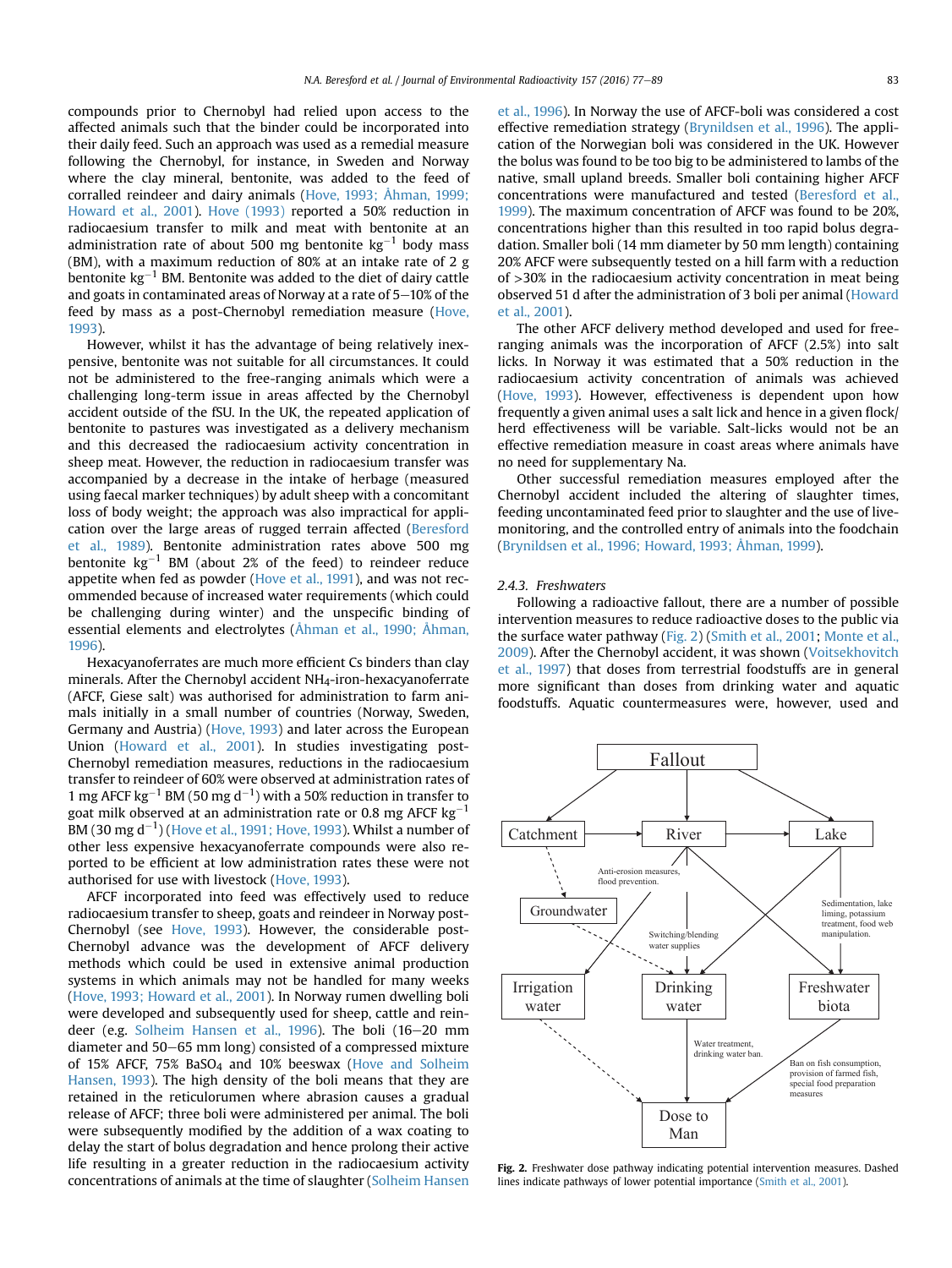tested in response to high activity concentrations in surface waters during the first few weeks and subsequently high long-term contamination of freshwater fish; they were also used as a method of public reassurance.

The most effective and viable measures to reduce radioactivity in drinking water were found to be those which operate at the water treatment and distribution stage ([Smith et al., 2001\)](#page-11-0). Temporary bans on drinking water were put in place and switching or blending of supplies with less contaminated waters was used effectively [\(Tsarik, 1993; Voitsekhovitch et al., 1997;](#page-12-0) [Voitsekhovitch, 1998\)](#page-12-0). In the Dnieper Waterworks Station, activated charcoal and zeolite were added to water filtration systems to remove, respectively,  $^{131}$ I and  $^{106}$ Ru, and  $^{137,134}$ Cs and  $^{90}$ Sr [\(Tsarik,](#page-12-0) [1993](#page-12-0)).

Intervention measures to reduce concentrations of radioactivity in rivers and reservoirs were much less efficient at subsequently reducing doses via the drinking water pathway. Dredging of canalbed traps to intercept suspended particles in rivers ([Voitsekhovitch](#page-12-0) [et al., 1988](#page-12-0)) and zeolite containing dykes were found to be very ineffective: only 5-10% of the  $90$ Sr and  $137$ Cs in the small rivers and streams were adsorbed [\(Voitsekhovitch et al., 1997; Voitsekhovitch,](#page-12-0) [1998](#page-12-0)). The construction of a dyke around the most contaminated areas of the Pripyat flood plain proved effective in reducing <sup>90</sup>Sr loads during flood events ([Voitsekhovitch et al., 1997\)](#page-12-0).

Bans on consumption of freshwater fish were applied in some lakes in the fSU ([Ryabov, 1992](#page-11-0)), though these were not always adhered to. Similar bans were also put in place in Scandinavia ([Brittain et al., 1991; Tveten et al., 1998](#page-9-0)). Lake liming to reduce activity concentrations in fish were found to be ineffective for radiocaesium [\(Håkanson and Andersson, 1992](#page-10-0)), though addition of potassium to lakewaters appears promising in some situations ([Smith et al., 2003\)](#page-11-0).

## 2.5. Effects on wildlife

The impact of very intense radiation in areas of forest to the west of the reactor resulted in dramatic early ecosystem impacts of the accident ([Arkhipov et al., 1994; Kryshev et al., 2005](#page-9-0)). Coniferous trees were killed in an area of forest covering 4–5 km<sup>2</sup>; deciduous trees were more resistant, though damage to their branches and early loss of leaves was observed. Less severe damage to forests was seen over a wider area (up to 120 km $^2$ ) affected by cumulative doses of 4–5 Gy over the first months after the accident. The 4–5  $km<sup>2</sup>$  of forest where trees were killed was named the "Red Forest" since the first sign of radiation damage was leaves turning a red-brown colour as they died.

Early radiation damage to other plants and animals is less well documented, though declines in populations of small mammals and reduced embryo survival were observed in the early period ([Geras'kin et al., 2008; Hinton et al., 2007\)](#page-10-0). Many domestic animals were evacuated from the Exclusion Zone, but radiation damage was observed in some which remained. Thyroid doses from <sup>131</sup>I of up to 200 Gy resulted in death of some horses and cows due to radiation damage to the thyroid tissue [\(Shigematsu et al., 1991\)](#page-11-0).

Studies of pine trees ([Arkhipov et al., 1994\)](#page-9-0) reported that by 1991 pine (Pinus sylvestris) trees had returned to "normal" with no obvious morphological damage in stands in the low and medium (up to 10 Gy) dose regions, and that a new plant community was developing in the severely damaged regions. However, in 1995 there was still evidence ([Geraskin et al., 2003\)](#page-10-0) of cytogenetic damage in seedling roots of pines in two sites at Chernobyl of dose rates (approximately 0.25 and 27  $\rm \mu Gy~h^{-1}$ ). However, it is not clear whether this was a result of the initial acute dose  $(10-20 \text{ Gy at the}$ high dose site) or the ongoing chronic exposure, or a combination of the two. A reduction in mutation load with time ([Abramov et al.,](#page-9-0) [1995](#page-9-0)) and adaptation [\(Kovalchuk et al., 2004](#page-10-0)) was observed in studies of Arabidopsis thaliana. Abramov and coworkers ([Abramov](#page-9-0) [et al., 1995](#page-9-0)), found that mutation load was increased in the first two years after the accident but that "in areas with contamination up to 10 mR  $h^{-1}$  (approximately 100  $\mu$ Gy  $h^{-1}$ ) the mutation load decreased to control levels by 1990. In the areas with contamination up to 130 mR h<sup>-1</sup> (approximately 1300  $\mu$ G h<sup>-1</sup>) the mutation load (still) exceeded the control by  $4-8$  times".

Initial effects on soil dwelling invertebrates were severe in the most contaminated areas [\(Krivolutsky et al., 1999; Krivolutzkii and](#page-10-0) [Pokarzhevskii, 1992\)](#page-10-0): doses of about 30 Gy resulted in "mortality of eggs and early life stages" of invertebrates [\(Hinton et al., 2007\)](#page-10-0). This led to a major decline in biodiversity in the most contaminated forest soils; this did not recover until 1995 ([Krivolutsky et al., 1999\)](#page-10-0). In the longer term, a study [\(Møller and Mousseau, 2009](#page-11-0)) observed dramatic declines in abundance of dragonflies, bees and butterflies at dose rates as low as 1  $\mu$ Gy h<sup>-1</sup>, two orders of magnitude lower than the level at which significant effects on populations of invertebrates would be expected to be found [\(UNSCEAR, 1996](#page-12-0)) and in the range typical of natural background exposures [\(Beresford et al.,](#page-9-0) [2008](#page-9-0)). Recently, Lecomte-Pradines and co-workers ([Lecomte-](#page-11-0)[Pradines et al., 2014](#page-11-0)) observed little effect of radiation on soil nematode assemblages at Chernobyl at dose rates up to 200  $\mu$ Gy h<sup>-1</sup>. An observed change in community structure at high dose rate sites was attributed either to ongoing chronic radiation, or to the long term effects of the initial impacts of the accident on invertebrate communities.

Prior to the Chernobyl accident, mammals were perceived to be among the most radio-sensitive taxonomic group. A series of studies of rodents in highly contaminated sites (average dose up to 830  $\mu$ Gy h $^{-1}$ ) found no clear evidence of genetic change compared to control sites [\(Baker et al., 2001, 1996b, 1997; Wickliffe et al.,](#page-9-0) [2002](#page-9-0)), although a study in Belarus at much lower dose rates (up to 30  $\mu$ Gy d<sup>-1</sup>) found an increased frequency of chromosome aberrations [\(Goncharova and Ryabokon, 1995\)](#page-10-0). At the population level, Baker and co-workers [\(Baker et al., 1996a](#page-9-0)) found no difference in the diversity and abundance of small mammal populations in the most highly contaminated areas compared to control sites outside the exclusion zone. Studies of larger mammals using snow track surveys ([M](#page-11-0)ø[ller and Mousseau, 2013\)](#page-11-0) reported significant population declines in mammal abundance with increasing contamination. A study covering a much larger area [\(Deryabina](#page-9-0) [et al., 2015\)](#page-9-0), however, found no relation between radioactive contamination density and mammal abundances.

Though there was no evidence of mortality of aquatic species after the accident, significant damage to the reproductive systems of fish was observed. Increased sterility and gonad abnormalities of silver carp in the Chernobyl Cooling Reservoir was observed from 1989 to 92 at cumulative dose rates of order 10 Gy ([Belova et al.,](#page-9-0) [1993; Makeeva et al., 1994\)](#page-9-0). Increased aberrations in reproductive cells of fish were still observed in the period 1999-2004 in the NPP cooling pond and the highly contaminated Glubokoye Lake [\(Belova](#page-9-0) [et al., 2007](#page-9-0)). An increased rate of DNA strand breaks was observed in fish from the cooling pond compared to a control site [\(Sugg et al.,](#page-12-0) [1996](#page-12-0)). A study of pond snails (Lymnaea stagnalis) in the contaminated Perstok Lake in Belarus in 2004 [\(Golubev et al., 2005\)](#page-10-0) observed an increase in micronuclei in the cells of contaminated snails, though the embryonic mortality in the contaminated lake was lower than at a control site. So far there have been no population studies of fish in lakes around Chernobyl, largely owing to the difficulty of such studies. A study of invertebrates [\(Murphy et al.,](#page-11-0) [2011\)](#page-11-0), however, observed no decline in abundance or diversity in invertebrate communities in contaminated lakes at dose rates up to about 30  $\mu$ Gy h<sup>-1</sup>.

There is little information on the effects of radiation on birds in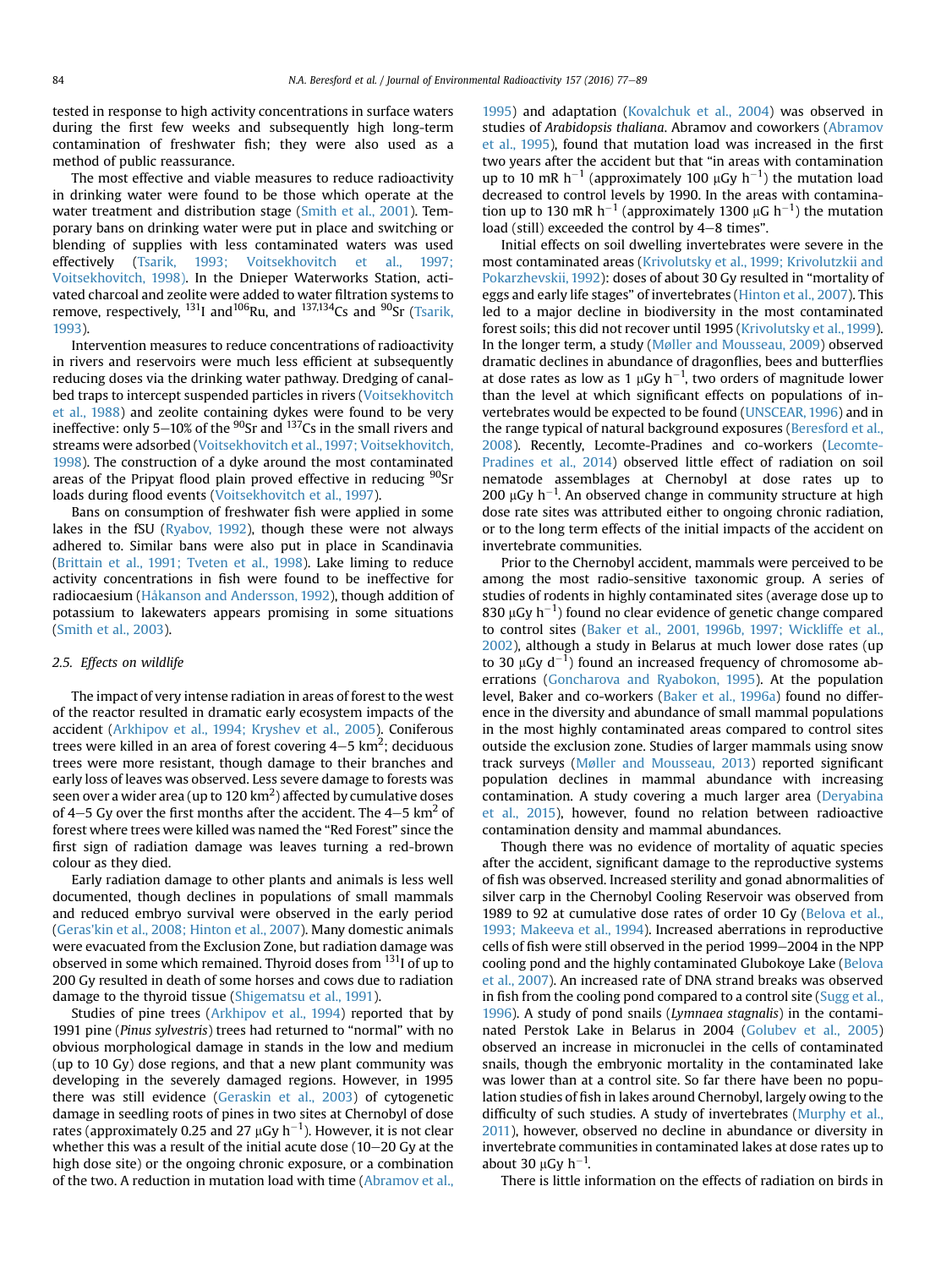the early years after the accident, but there have been a number of studies of long term effects. Observed radiation effects have included increased morphological abnormalities [\(Møller et al.,](#page-11-0) [2007\)](#page-11-0); increased proportions of non-breeding birds at contaminated (ca. 3–50  $\mu$ Gy h $^{-1}$ ) sites ([Møller et al., 2005a](#page-11-0)); elevated frequency of cataracts ([Mousseau and Møller, 2013\)](#page-11-0); and reduced abundance [\(Møller and Mousseau, 2007](#page-11-0)). The damage mechanism has been attributed by these authors to increased oxidative stress caused by production of free radicals by radiation interaction within cells ([Møller et al., 2005b](#page-11-0)), though this mechanism has been questioned at the dose rates currently pertaining in the Chernobyl Exclusion Zone [\(Smith et al., 2012\)](#page-11-0).

The early severe impacts of radiation in the most contaminated parts of the Exclusion Zone (at extremely high dose rates) are clear. But 30 years on, the radioecology community has yet to reach a consensus on the effects of longer term chronic low dose radiation on biota at Chernobyl. Dose rates to animals and plants in the most contaminated areas are still above 40 µGy h $^{-1}$  (1 mGy d $^{-1}$ ), within the range of dose rates where some radiation damage would have been expected ([UNSCEAR, 1996](#page-12-0)). It is important to note that these high dose rates are found in only a small fraction (around  $1-5$ %, depending on species) of the Exclusion Zone surface area. Nevertheless, some studies, particularly on birds, have apparently observed severe effects at much lower dose rates.

It has been hypothesised [\(Garnier-Laplace et al., 2013; Møller](#page-10-0) [and Mousseau, 2011](#page-10-0)) that biota living in natural conditions are more susceptible to radiation than in laboratory conditions, leading to effects at lower levels than would be expected from laboratory experiments. This is a plausible hypothesis, yet there remains significant controversy over the strength of empirical evidence to support it. It is as yet not clear which observed effects are directly linked to radiation, what dose rates they are observed at, the mechanism for radiation damage and what the ecological significance of this damage is. This controversy is in large part due to the complexity of the problem  $-$  there are many different wildlife species exposed to different (and often uncertain) radiation dose rates, and there are many different potential effect endpoints, ranging from markers of DNA damage up to animal population density studies. There are also key confounding factors, including the initial radiation damage which damaged habitats in the most contaminated areas, and the major continuing ecosystem changes brought about in the Exclusion Zone due to the removal of the human population and the cessation of associated agricultural, forestry, hunting and fishing activities.

# 3. Discussion

Research following the Chernobyl accident resulted in considerable advances in radioecological research some, but not all, of which we have highlighted above. For a period the accident also prompted wider studies to improve our radioecology understanding in the event of future nuclear accidents.

It has been predicted that remediation measures will be required in inhabited settlements of the fSU until at least 2045 ([Fesenko et al., 2007\)](#page-10-0) and restrictions still remain in Scandinavian animal production systems. It is not surprising therefore, that high amongst the post-Chernobyl advances were the development of effective remediation approaches for long-term contaminated ecosystems. However, there was also realisation that the remediation strategies should not simply be focussed on the most scientifically and cost effective measures but should also take account of wider social factors, e.g. influencing acceptability ([Lochard, 2007;](#page-11-0) [Howard et al., 2005; Fesenko et al., 2007\)](#page-11-0) with stakeholder groups being established in some countries to help plan acceptable remediation strategies [\(Nisbet et al., 2005](#page-11-0)). It could be argued that a

consequence of the Chernobyl accident was to give radioecologists a stronger societal role.

Advances in the understanding of factors influencing the availability of radiocaesium from soils led to the development of spatially applicable models based on soil properties (e.g. [Gillett](#page-10-0) [et al., 2001; Wright et al., 2003](#page-10-0)) some of which were designed to aid in the selection of remediation approaches ([Cox et al., 2005\)](#page-9-0). Advances in, and the affordability of, GPS and mobile technologies gives the possibility of using geographical positions to predict  $137Cs$ concentrations in free-ranging livestock such as reindeer [\(Skuterud](#page-11-0) [et al., 2014\)](#page-11-0) giving the potential for new management options to this long-lasting challenge.

After 30 years, the effects of radiation on organisms at Chernobyl are still not clear. If observations of major population-level damage on organisms at dose rates as low as a few  $\mu$ Sv h $^{-1}$  are true, this has serious implications for our understanding of radiation protection of both humans and wildlife. There has been little international concerted effort to conduct radiation studies at Chernobyl. Apart from many studies by Ukrainian, Belarussian and Russian scientists in the early years (mostly published in the Russian language literature), there has been little concerted effort to conduct radiation studies at Chernobyl. If this issue is seriously to be addressed, more independent studies of radiation effects at Chernobyl (and Fukushima) are needed, and these studies must make great efforts to rule out potential sources of confounding and bias in experimental design and data analysis [\(Chesser and Baker,](#page-9-0) [2006\)](#page-9-0).

The 30<sup>th</sup> anniversary of the Chernobyl accident occurs in the same year as the 5th anniversary of the Fukushima accident. The consequences of Fukushima, with evacuation of populations and consequences for farmers and producers again highlights the human dimensions of radiological accidents. In the modern society with social media etc. this is even more visible and evident than after Chernobyl and calls for radioecologists to take a more active role in society. Hopefully the knowledge gained after the Chernobyl accident will be of value in dealing with the Fukushima accident consequences though local factors, including societal, will influence how locally applicable such knowledge is. For instance, models of Cs availability based on soil properties (e.g. [Absalom et al., 1999](#page-9-0)) do not appear to be working well for Japanese soils [\(Uematsu et al.,](#page-12-0) [2016\)](#page-12-0), whilst a greater focus of the remediation effort in Japan has been directed to reducing external exposure ([IAEA, 2015\)](#page-10-0). Using caesium binders as feed additives is an example of a measure (successfully used after the Chernobyl accident) which could improve farmers' self-support and the utilisation of local feed resources. A positive reaction following the Chernobyl accident in Europe was the funding of multinational radioecological research programmes including collaboration between the affected fSU states and western Europe (e.g. [Howard and Desmet, 1998](#page-10-0)). To date, no such international initiatives have been proposed with respect to the Fukushima accident.

# Dedication

We dedicate this paper to the memory of all of those scientist we have worked with following the Chernobyl accident who are unfortunately no longer with us, including: Stuart Allen (UK); Nikolay Arkhipov (Ukraine); Panayotis Assimakopoulos (Greece); Petr Bondar (Ukraine); Vladimir Borzilov (Russia); Anatoly Bulgakov (Russia); Phil Day (UK); Slava Firsakova (Belarus); Rudie Heling (Netherlands); Nizam Issamov (Russia); Yury Izrael (Russia); Jacob Kenigsberg (Belarus); Stanislav Kruglov (Russia); Vyacheslav Kyrinniy (Ukraine); Nikolay Lochilov (Ukraine); Alexander Nikitin (Russia); Øyvind Pedersen (Norway); Alexander Petrovich (Belarus); Evgeniy Petryev (Belarus); Gennady Polikarpov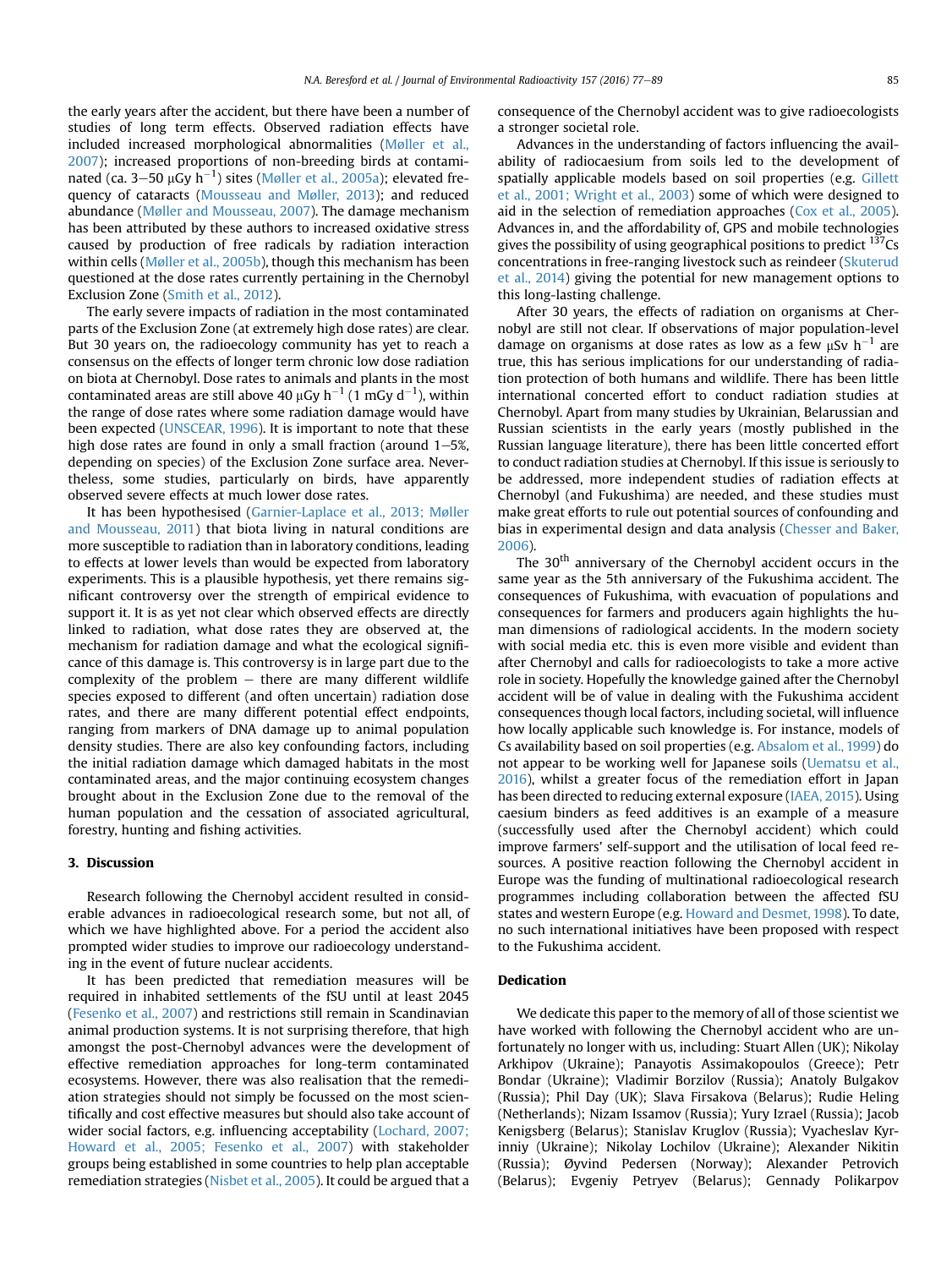<span id="page-9-0"></span>(Ukraine); Igor Ryabov (Russia); Anatoliy Sirotkin (Russia); Hans Staaland (Norway); Feodor Tikhomirov (Russia); Yuri Zhuchenko (Belarus).

# Acknowledgements

The authors have been involved in research into the Chernobyl accident since soon after the accident. We would like to thank all those colleagues who we have work with over the years, some of whose contributions to radioecology we have highlighted above.

We would also like to thank Dr. Steve Sheppard (editor of Journal of Environmental Radioactivity) and Elsevier for agreeing to the Chernobyl 30<sup>th</sup> anniversary virtual special issue ( $http://dx.doi.org/$ [10.1016/j.jenvrad.2016.01.023](http://dx.doi.org/10.1016/j.jenvrad.2016.01.023)) and also this review paper.

The input of N.A. Beresford was facilitated through a CEH, Natural Environment Research Council National Capability (NERC), funded project; J.T. Smith was supported by the TREE project ([www.ceh.ac.uk/TREE\)](http://www.ceh.ac.uk/TREE) which is funded by the NERC, the Environment Agency and Radioactive Waste Management Ltd..

#### References

- [Abramov, V., Dineva, S., Rubanovich, A., Shevchenko, V., 1995. Genetic consequence](http://refhub.elsevier.com/S0265-931X(16)30026-1/sref1) [of radioactive contaminations of the Arabidopsis thaliana populations growing](http://refhub.elsevier.com/S0265-931X(16)30026-1/sref1) [in 30-km of Chernobyl NPP. Radiat. Biol. Radioecol. 35, 676](http://refhub.elsevier.com/S0265-931X(16)30026-1/sref1)-[689.](http://refhub.elsevier.com/S0265-931X(16)30026-1/sref1)
- [Absalom, J.P., Young, S.D., Crout, N.M.J., Nisbet, A.F., Woodman, R.F.M., Smolders, E.,](http://refhub.elsevier.com/S0265-931X(16)30026-1/sref2) [Gillett, A.G., 1999. Predicting soil to plant transfer of radiocaesium using soil](http://refhub.elsevier.com/S0265-931X(16)30026-1/sref2) [characteristics. Environ. Sci. Technol. 33, 1218](http://refhub.elsevier.com/S0265-931X(16)30026-1/sref2)-[1223](http://refhub.elsevier.com/S0265-931X(16)30026-1/sref2).
- [Absalom, J.P., Young, S.D., Crout, N.M.J., Sanchez, A., Wright, S.M., Smolders, E.,](http://refhub.elsevier.com/S0265-931X(16)30026-1/sref3) [Nisbet, A.F., Gillett, A.G., 2001. Predicting the transfer of radiocaesium from](http://refhub.elsevier.com/S0265-931X(16)30026-1/sref3) [organic soils to plants using soil characteristics. J. Environ. Radioact. 52, 31](http://refhub.elsevier.com/S0265-931X(16)30026-1/sref3)-[43](http://refhub.elsevier.com/S0265-931X(16)30026-1/sref3).
- [Åhman, B., 1996. Effect of bentonite and ammonium-ferric\(III\)-hexacyanoferrate\(II\)](http://refhub.elsevier.com/S0265-931X(16)30026-1/sref4) [on uptake and elimination of radiocaesium in reindeer. J. Environ. Radioact. 31,](http://refhub.elsevier.com/S0265-931X(16)30026-1/sref4)  $29 - 50$  $29 - 50$ .
- Åhman, B., 1999. Transfer of radiocaesium via reindeer meat to man effects of countermeasures applied in Sweden following the Chernobyl accident. J. Environ. Radioact. 46, 113-120. [http://dx.doi.org/10.1016/S0265-931X\(98\)](http://dx.doi.org/10.1016/S0265-931X(98)00107-6) [00107-6.](http://dx.doi.org/10.1016/S0265-931X(98)00107-6)
- [Åhman, B., Forberg, S., Åhman, G., 1990. Zeolite and bentonite as caesium binders in](http://refhub.elsevier.com/S0265-931X(16)30026-1/sref6) [reindeer feed. Rangifer 73](http://refhub.elsevier.com/S0265-931X(16)30026-1/sref6)-[82. Special Issue No.3](http://refhub.elsevier.com/S0265-931X(16)30026-1/sref6).
- [Alexakhin, R.M., 2009. Remediation of areas contaminated after radiation accidents.](http://refhub.elsevier.com/S0265-931X(16)30026-1/sref7) [In: Voigt, G., Fesenko, S. \(Eds.\), Remediation of Contaminated Environments.](http://refhub.elsevier.com/S0265-931X(16)30026-1/sref7) [Elsevier, Amsterdam, pp. 179](http://refhub.elsevier.com/S0265-931X(16)30026-1/sref7)-[224.](http://refhub.elsevier.com/S0265-931X(16)30026-1/sref7)
- [Alexakhin, R.M., Fesenko, S.V., Sanzharova, N.I., 1996. Serious radiation accidents](http://refhub.elsevier.com/S0265-931X(16)30026-1/sref8) and the radiological impact on agriculture. Rad. Prot. Dosim.  $64$ ,  $37-42$ .
- [Arkhipov, N., Kuchma, N., Askbrant, S., Pasternak, P., Musica, V., 1994. Acute and](http://refhub.elsevier.com/S0265-931X(16)30026-1/sref9) [long-term effects of irradiation on pine \(Pinus silvestris\) stands post-Chernobyl.](http://refhub.elsevier.com/S0265-931X(16)30026-1/sref9) Sci. Total Environ.  $157, 383-386$  $157, 383-386$ .
- [Baker, R.J., Hamilton, M.J., Van Den Bussche, R.A., Wiggins, L.E., Sugg, D.W.,](http://refhub.elsevier.com/S0265-931X(16)30026-1/sref10) [Smith, M.H., Lomakin, M.D., Gaschak, S.P., Bundova, E.G., Rudenskaya, G.A.,](http://refhub.elsevier.com/S0265-931X(16)30026-1/sref10) [1996a. Small mammals from the most radioactive sites near the Chornobyl](http://refhub.elsevier.com/S0265-931X(16)30026-1/sref10) [nuclear power plant. J. Mammal. 77, 155](http://refhub.elsevier.com/S0265-931X(16)30026-1/sref10)-[170](http://refhub.elsevier.com/S0265-931X(16)30026-1/sref10).
- [Baker, R.J., Van Den Bussche, R.A., Wright, A.J., Wiggins, L.E., Hamilton, M.J.,](http://refhub.elsevier.com/S0265-931X(16)30026-1/sref11) [Reat, E.P., Smith, M.H., Lomakin, M.D., Chesser, R.K., 1996b. High levels of genetic](http://refhub.elsevier.com/S0265-931X(16)30026-1/sref11) [change in rodents of Chernobyl. Nature 380, 707](http://refhub.elsevier.com/S0265-931X(16)30026-1/sref11)–[708](http://refhub.elsevier.com/S0265-931X(16)30026-1/sref11).<br>[Baker, R.J., Van Den Bussche, R.A., Wright, A.J., Wiggins, L.E., Hamilton, M.J.,](http://refhub.elsevier.com/S0265-931X(16)30026-1/sref12)
- [Reat, E.P., Smith, M.H., Lomakin, M.D., Chesser, R.K., 1997. Retraction: high levels](http://refhub.elsevier.com/S0265-931X(16)30026-1/sref12) [of genetic change in rodents of Chernobyl. Nature 390, 100](http://refhub.elsevier.com/S0265-931X(16)30026-1/sref12)-[100](http://refhub.elsevier.com/S0265-931X(16)30026-1/sref12).
- [Baker, R., Bickham, A., Bondarkov, M., Gaschak, S., Matson, C., Rodgers, B.,](http://refhub.elsevier.com/S0265-931X(16)30026-1/sref13) [Wickliffe, J., Chesser, R., 2001. Consequences of polluted environments on](http://refhub.elsevier.com/S0265-931X(16)30026-1/sref13) [population structure: the bank vole \(](http://refhub.elsevier.com/S0265-931X(16)30026-1/sref13)Clethrionomys glareolus) at Chornobyl. [Ecotoxicology 10, 211](http://refhub.elsevier.com/S0265-931X(16)30026-1/sref13)-[216](http://refhub.elsevier.com/S0265-931X(16)30026-1/sref13).
- Barnett, C.L., Beresford, N.A., Self, P.L., Howard, B.J., Frankland, J.C., Fulker, M.J., Dodd, B.A., Marriott, J.V.R., 1999. Radiocaesium activity concentrations in the fruit-bodies of macrofungi in Great Britain and an assessment of dietary intake habits. Sci. Total Environ. 231, 67-83. [http://dx.doi.org/10.1016/S0048-9697\(99\)](http://dx.doi.org/10.1016/S0048-9697(99)00085-6) [00085-6.](http://dx.doi.org/10.1016/S0048-9697(99)00085-6)
- [Belova, N., Verigin, B., Emel'yanova, N., Makeeva, A., Ryabov, I., 1993. Radiobiological](http://refhub.elsevier.com/S0265-931X(16)30026-1/sref15) Analysis of Silver Carp, [Hypophthalmichthys molitrix](http://refhub.elsevier.com/S0265-931X(16)30026-1/sref15), from the Cooling Pond of [the Chernobyl Nuclear Power Plant in the Post-accident Period. 1. In: The](http://refhub.elsevier.com/S0265-931X(16)30026-1/sref15) [Reproductive System in Survivors of the Accident, vol. 33. Voprosy ikhtiologii,](http://refhub.elsevier.com/S0265-931X(16)30026-1/sref15) [Moscow, pp. 814](http://refhub.elsevier.com/S0265-931X(16)30026-1/sref15)-[828](http://refhub.elsevier.com/S0265-931X(16)30026-1/sref15).
- [Belova, N., Emel'Yanova, N., Makeeva, A., Ryabov, I., 2007. The state of the repro](http://refhub.elsevier.com/S0265-931X(16)30026-1/sref16)ductive system of several fi[sh species from water bodies polluted with radio](http://refhub.elsevier.com/S0265-931X(16)30026-1/sref16)[nuclides during the Chernobyl catastrophe. J. Ichthyol. 47, 366](http://refhub.elsevier.com/S0265-931X(16)30026-1/sref16)-[384](http://refhub.elsevier.com/S0265-931X(16)30026-1/sref16).
- Beresford, N.A., Lamb, C.S., Mayes, R.W., Howard, B.J., Colgrove, P.M., 1989. The effect of treating pastures with bentonite on the transfer of Cs-137 from grazed herbage to sheep. J. Environ. Radioact. 9, 251-264. [http://dx.doi.org/10.1016/](http://dx.doi.org/10.1016/0265-931X(89)90047-7)

[0265-931X\(89\)90047-7.](http://dx.doi.org/10.1016/0265-931X(89)90047-7)

- Beresford, N.A., Hove, K., Barnett, C.L., Dodd, B.A., Fawcett, R.H., Mayes, R.W., 1999. The development and testing of an intraruminal slow-release bolus designed to limit radiocaesium absorption by small lambs grazing contaminated pastures. Small Ruminant Res. 33, 109-115. [http://dx.doi.org/10.1016/S0921-4488\(99\)](http://dx.doi.org/10.1016/S0921-4488(99)00010-3) [00010-3](http://dx.doi.org/10.1016/S0921-4488(99)00010-3).
- Beresford, N.A., Gashchak, S., Lasarev, N., Arkhipov, A., Chyorny, Y., Astasheva, N., Arkhipov, N., Mayes, R.W., Howard, B.J., Baglay, G., Loginova, L., Burov, N., 2000.<br>The transfer of <sup>137</sup>Cs and <sup>90</sup>Sr to dairy cattle fed fresh herbage collected 3.5 km from the Chernobyl nuclear power plant. J. Environ. Radioact. 47, 157-170. [http://dx.doi.org/10.1016/S0265-931X\(99\)00037-5.](http://dx.doi.org/10.1016/S0265-931X(99)00037-5)
- Beresford, N.A., Voigt, G., Wright, S.M., Howard, B.J., Barnett, C.L., Prister, B., Balonov, M., Ratnikov, A., Travnikova, I., Gillett, A.G., Mehli, H., Skuterud, L., Lepicard, S., Semiochkina, N., Perepeliantnikova, L., Goncharova, N., Arkhipov, A.N., 2001. Self-help countermeasure strategies for populations living within contaminated areas of Belarus, Russia and Ukraine. J. Environ, Radioact. 56, 215–239. [http://dx.doi.org/10.1016/S0265-931X\(01\)00055-8.](http://dx.doi.org/10.1016/S0265-931X(01)00055-8)
- Beresford, N.A., Howard, B.J., Voigt, G., 2007. Transfer of radionuclides to food producing animals. J. Environ. Radioact. 98, 1-3. [http://dx.doi.org/10.1016/j.](http://dx.doi.org/10.1016/j.jenvrad.2007.07.001) [jenvrad.2007.07.001.](http://dx.doi.org/10.1016/j.jenvrad.2007.07.001)
- Beresford, N.A., Barnett, C.L., Jones, D.G., Wood, M.D., Appleton, J.D., Breward, N., Copplestone, D., 2008. Background exposure rates of terrestrial wildlife in England and Wales. J. Environ. Radioact. 99, 1430-1439. [http://dx.doi.org/10.1016/](http://dx.doi.org/10.1016/j.jenvrad.2008.03.003) [j.jenvrad.2008.03.003](http://dx.doi.org/10.1016/j.jenvrad.2008.03.003).
- Beresford, N.A., Fesenko, S., Konoplev, A., Smith, J.T., Skuterud, L., Voigt, G., 2016. Thirty years after the Chernobyl accident  $-30$  key papers published in Journal of Environmental Radioactivity. J. Environ. Radioact. [http://dx.doi.org/10.1016/j.](http://dx.doi.org/10.1016/j.jenvrad.2016.01.023) [jenvrad.2016.01.023](http://dx.doi.org/10.1016/j.jenvrad.2016.01.023).
- [Bobovnikova, TsI., Makhon'ko, K.P., Siverina, A.A., Rabotnova, F.A., Gutareva, V.P.,](http://refhub.elsevier.com/S0265-931X(16)30026-1/sref24) [Volokitin, A.A., 1991. Physical-chemical forms of radionuclides in atmospheric](http://refhub.elsevier.com/S0265-931X(16)30026-1/sref24) [fallout, and their transformations in soil, after the accident at the Chernobyl](http://refhub.elsevier.com/S0265-931X(16)30026-1/sref24) [atomic energy plant. Sov. At. Energy 71, 932](http://refhub.elsevier.com/S0265-931X(16)30026-1/sref24)-[936.](http://refhub.elsevier.com/S0265-931X(16)30026-1/sref24)
- [Bogatov, S.A., Borovoi, A.A., Dubasov, YuV., Lomonosov, V.V., 1990. Form and pa](http://refhub.elsevier.com/S0265-931X(16)30026-1/sref25)[rameters of the particles of the fuel ejection in the Chernobyl reactor accident.](http://refhub.elsevier.com/S0265-931X(16)30026-1/sref25) [Sov. At. Energy 69, 595](http://refhub.elsevier.com/S0265-931X(16)30026-1/sref25)-[601.](http://refhub.elsevier.com/S0265-931X(16)30026-1/sref25)
- [Bogdevitch, I., Sanzharova, N., Prister, B., Tarasiuk, S., 2002. Countermeasures on](http://refhub.elsevier.com/S0265-931X(16)30026-1/sref26) [natural and agricultural areas after Chernobyl accident. In: Kolejka, J. \(Ed.\), Role](http://refhub.elsevier.com/S0265-931X(16)30026-1/sref26) [of GIS in Lifting the Cloud off Chernobyl. Kluwer Academic Publishers,](http://refhub.elsevier.com/S0265-931X(16)30026-1/sref26) [pp. 147](http://refhub.elsevier.com/S0265-931X(16)30026-1/sref26)-[158](http://refhub.elsevier.com/S0265-931X(16)30026-1/sref26).
- [Brittain, J.E., Storruste, A., Larsen, E., 1991. Radiocaesium in Brown Trout \(](http://refhub.elsevier.com/S0265-931X(16)30026-1/sref27)Salmo trutta[\) from a subalpine lake ecosystem after the Chernobyl reactor accident.](http://refhub.elsevier.com/S0265-931X(16)30026-1/sref27) [J. Environ. Radioact. 14, 181](http://refhub.elsevier.com/S0265-931X(16)30026-1/sref27)-[191.](http://refhub.elsevier.com/S0265-931X(16)30026-1/sref27)
- [Brynildsen, L.I., Selnaes, T.D., Strand, P., Hove, K., 1996. Countermeasures for radi](http://refhub.elsevier.com/S0265-931X(16)30026-1/sref28)[ocesium in animal products in Norway after the Chernobyl accident techniques,](http://refhub.elsevier.com/S0265-931X(16)30026-1/sref28) [effectiveness, and costs. Health Phys. 70, 665](http://refhub.elsevier.com/S0265-931X(16)30026-1/sref28)-[672](http://refhub.elsevier.com/S0265-931X(16)30026-1/sref28).
- [Bulgakov, A., Konoplev, A., Smith, J., Laptev, G., Voitsekhovich, O., 2009. Fuel par](http://refhub.elsevier.com/S0265-931X(16)30026-1/sref171)[ticles in the Chernobyl cooling pond: current state and prediction for remedi](http://refhub.elsevier.com/S0265-931X(16)30026-1/sref171)[ation options. J. Environ. Radioact 100, 329](http://refhub.elsevier.com/S0265-931X(16)30026-1/sref171)-[332](http://refhub.elsevier.com/S0265-931X(16)30026-1/sref171).
- Calmon, P., Thiry, Y., Zibold, G., Rantavaara, A., Fesenko, S., 2009. Transfer parameter values in temperate forest ecosystems: a review. J. Environ. Radioact. 100, 757-776. <http://dx.doi.org/10.1016/j.jenvrad.2008.11.005>.

[Chesser, R.K., Baker, R.J., 2006. Growing up with Chernobyl. Am. Sci. 94, 542](http://refhub.elsevier.com/S0265-931X(16)30026-1/sref30)-[549](http://refhub.elsevier.com/S0265-931X(16)30026-1/sref30). [Comans, R.N.J., Hockley, D.E., 1992. Kinetics of caesium sorption on illite. Geochim.](http://refhub.elsevier.com/S0265-931X(16)30026-1/sref31)

- [Cosmochim. Acta 56, 1157](http://refhub.elsevier.com/S0265-931X(16)30026-1/sref31)-[1164.](http://refhub.elsevier.com/S0265-931X(16)30026-1/sref31) [Comans, R.N., Haller, M., De Preter, P., 1991. Sorption of cesium on illite: non-](http://refhub.elsevier.com/S0265-931X(16)30026-1/sref32)
- [equilibrium behaviour and reversibility. Geochim. Cosmochim. Acta 55,](http://refhub.elsevier.com/S0265-931X(16)30026-1/sref32) [433](http://refhub.elsevier.com/S0265-931X(16)30026-1/sref32)e[440.](http://refhub.elsevier.com/S0265-931X(16)30026-1/sref32)
- Cooke, A., Green, N., Rimmer, D.L., Weekes, T.E.C., Wilkins, B.T., Beresford, N.A., Fenwick, J.D., 1996. Absorption of radiocaesium by sheep after ingestion of contaminated soils. Sci. Tot. Environ. 192,  $21-29$ . [http://dx.doi.org/10.1016/](http://dx.doi.org/10.1016/0048-9697(96)05288-6) [0048-9697\(96\)05288-6.](http://dx.doi.org/10.1016/0048-9697(96)05288-6)
- Cooper, E.L., Zeiller, E., Ghods-Esphahani, A., Makarewicz, M., Schelenz, R., Frindik, O., Heilgeist, M., Kalus, W., 1992. Radioactivity in food and total diet samples collected in selected settlements in the USSR. J. Environ. Radioact. 17, 147e157. [http://dx.doi.org/10.1016/0265-931X\(92\)90023-M.](http://dx.doi.org/10.1016/0265-931X(92)90023-M)
- Cox, G., Beresford, N.A., Alvarez, B., Oughton, D., Kis, Z., Eged, K., Thørring, H., Hunt, J., Wright, S., Barnett, C.L., Gil, J., Howard, B.J., Crout, N.M.J., 2005. Identifying optimal agricultural countermeasure strategies for a hypothetical contamination Scenario using the STRATEGY model. J. Environ. Radioact 83, 383e397. [http://dx.doi.org/10.1016/j.jenvrad.2004.05.021.](http://dx.doi.org/10.1016/j.jenvrad.2004.05.021)
- [Cremers, A., Elsen, A., De Preter, P., Maes, A., 1988. Quantitative analysis of radio](http://refhub.elsevier.com/S0265-931X(16)30026-1/sref173)[caesium retention in soils. Nature 335, 247](http://refhub.elsevier.com/S0265-931X(16)30026-1/sref173)-[249](http://refhub.elsevier.com/S0265-931X(16)30026-1/sref173).
- [de Koning, A., Comans, R.N., 2004. Reversibility of radiocaesium sorption on illite.](http://refhub.elsevier.com/S0265-931X(16)30026-1/sref36) [Geochim. cosmochim. acta 68, 2815](http://refhub.elsevier.com/S0265-931X(16)30026-1/sref36)-[2823.](http://refhub.elsevier.com/S0265-931X(16)30026-1/sref36)
- [Deryabina, T., Kuchmel, S., Nagorskaya, L., Hinton, T., Beasley, J., Lerebours, A.,](http://refhub.elsevier.com/S0265-931X(16)30026-1/sref37) [Smith, J., 2015. Long-term census data reveal abundant wildlife populations at](http://refhub.elsevier.com/S0265-931X(16)30026-1/sref37) [Chernobyl. Curr. Biol. 25, R824](http://refhub.elsevier.com/S0265-931X(16)30026-1/sref37)-[R826.](http://refhub.elsevier.com/S0265-931X(16)30026-1/sref37)
- Desmet, G., Myttenaere, C., 1988. Considerations on the role of natural ecosystems in the eventual contamination of man and his environment. J. Environ. Radioact. 6, 197–202. [http://dx.doi.org/10.1016/0265-931X\(88\)90075-6](http://dx.doi.org/10.1016/0265-931X(88)90075-6).<br>Fesenko, S.V., Spiridonov, S.I., Sanzharova, N.I., Alexakhin, R.M., 1997. Dynamics of
- $137$ Cs bioavailability in a soil-plant system in areas of the Chernobyl nuclear power plant accident zone with a different physico-chemical composition of radioactive fallout. J. Environ. Radioact. 34, 287-313. [http://dx.doi.org/10.1016/](http://dx.doi.org/10.1016/0265-931X(96)00044-6) [0265-931X\(96\)00044-6.](http://dx.doi.org/10.1016/0265-931X(96)00044-6)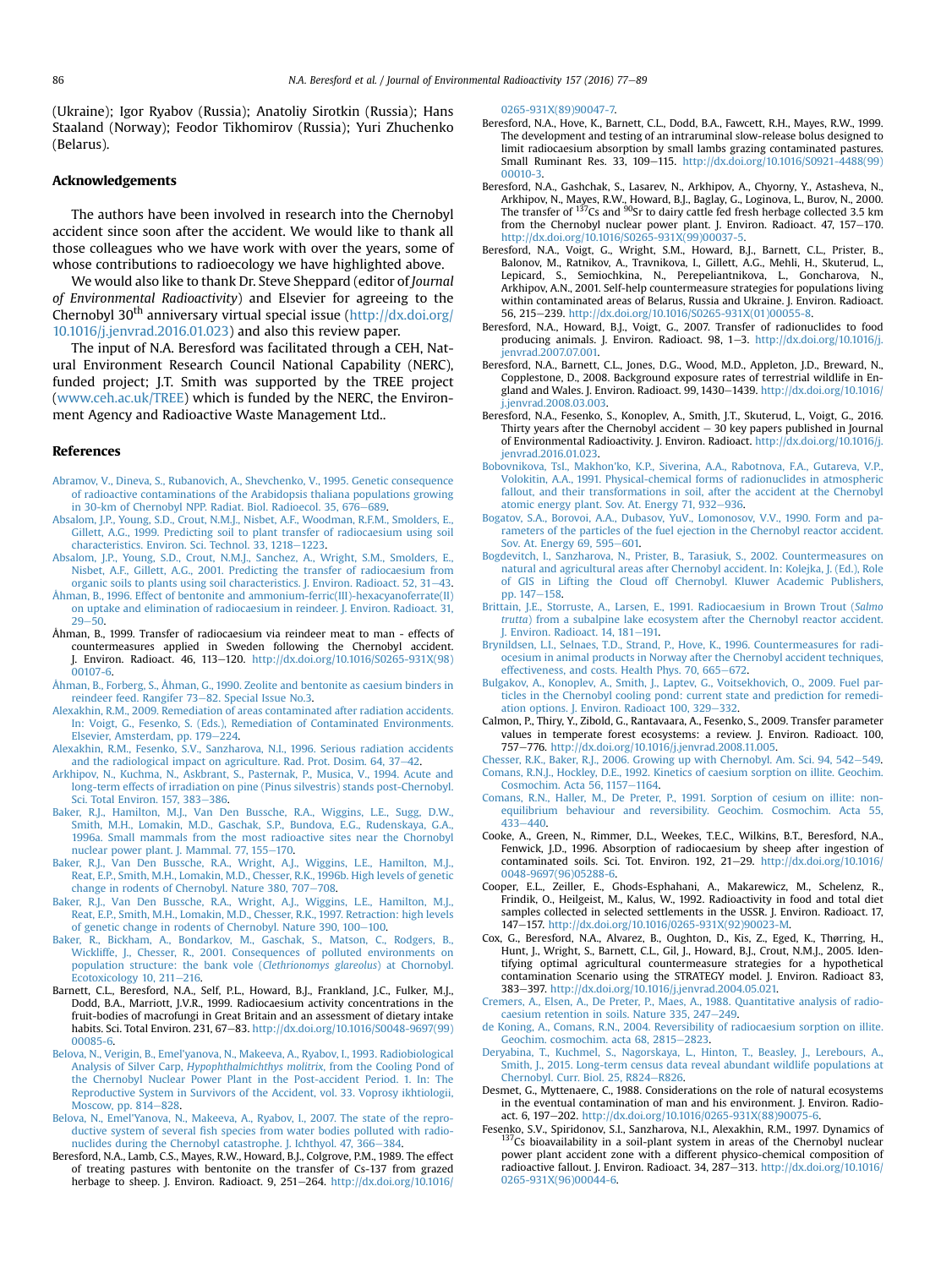- <span id="page-10-0"></span>Fesenko, S., Jacob, P., Alexakhin, R., Sanzharova, N.I., Panov, A., Fesenko, G., Cecille, L., 2001. Important factors governing exposure of the population and countermeasure application in rural settlements of the Russian federation in the long term after the Chernobyl accident. J. Environ. Radioact. 56, 77-98. [http://dx.doi.](http://dx.doi.org/10.1016/S0265-931X(01)00048-0) [org/10.1016/S0265-931X\(01\)00048-0.](http://dx.doi.org/10.1016/S0265-931X(01)00048-0)
- Fesenko, S.V., Alexakhin, R.M., Balonov, M.I., Bogdevich, I.M., Howard, B.J., Kashparov, V.A., Sanzharova, N.I., Panov, A.V., Voigt, G., Zhuchenka, Yu, 2006. Twenty years application of agricultural countermeasures following the Chernobyl accident: lessons learned. J. Radiol. Prot. 26, 351-359. [http://dx.doi.org/](http://dx.doi.org/10.1088/0952-4746/26/4/R01) [10.1088/0952-4746/26/4/R01.](http://dx.doi.org/10.1088/0952-4746/26/4/R01)
- Fesenko, S.V., Alexakhin, R.M., Balonov, M.I., Bogdevich, I.M., Howard, B.J., Kashparov, V.A., Sanzharova, N.I., Panov, A.V., Voigt, G., Zhuchenka, Yu, 2007. An extended critical review of twenty years of countermeasures used in agriculture after the Chernobyl accident. Sci. Total Environ. 383, 1-24. [http://dx.doi.org/10.](http://dx.doi.org/10.1016/j.scitotenv.2007.05.011) [1016/j.scitotenv.2007.05.011.](http://dx.doi.org/10.1016/j.scitotenv.2007.05.011)
- [Garnier-Laplace, J., Geras'kin, S., Della-Vedova, C., Beaugelin-Seiller, K., Hinton, T.G.,](http://refhub.elsevier.com/S0265-931X(16)30026-1/sref43) [Real, A., Oudalova, A., 2013. Are radiosensitivity data derived from natural](http://refhub.elsevier.com/S0265-931X(16)30026-1/sref43) field [conditions consistent with data from controlled exposures? A case study of](http://refhub.elsevier.com/S0265-931X(16)30026-1/sref43) [Chernobyl wildlife chronically exposed to low dose rates. J. Environ. Radioact.](http://refhub.elsevier.com/S0265-931X(16)30026-1/sref43)  $121.12 - 21.$  $121.12 - 21.$  $121.12 - 21.$
- [Geras'kin, S.A., Fesenko, S.V., Alexakhin, R.M., 2008. Effects of non-human species](http://refhub.elsevier.com/S0265-931X(16)30026-1/sref44) [irradiation after the Chernobyl NPP accident. Environ. Int. 34, 880](http://refhub.elsevier.com/S0265-931X(16)30026-1/sref44)-[897.](http://refhub.elsevier.com/S0265-931X(16)30026-1/sref44)
- [Geraskin, S., Zimina, L., Dikarev, V., Dikareva, N., Zimin, V., Vasiliyev, D.,](http://refhub.elsevier.com/S0265-931X(16)30026-1/sref45) [Oudalova, A., Blinova, L., Alexakhin, R., 2003. Bioindication of the anthropogenic](http://refhub.elsevier.com/S0265-931X(16)30026-1/sref45) effects on micropopulations of Pinus sylvestris[, L. in the vicinity of a plant for the](http://refhub.elsevier.com/S0265-931X(16)30026-1/sref45) [storage and processing of radioactive waste and in the Chernobyl NPP zone.](http://refhub.elsevier.com/S0265-931X(16)30026-1/sref45) I. Environ. Radioact.  $66$ .  $171-180$ .
- [Giese, W.W., 1989. Countermeasures for reducing the transfer of radiocaesium to](http://refhub.elsevier.com/S0265-931X(16)30026-1/sref46) animal derived foods. Sci. Total Environ. 85,  $317-327$ .<br>[Gillett,](http://refhub.elsevier.com/S0265-931X(16)30026-1/sref47) [A.G.,](http://refhub.elsevier.com/S0265-931X(16)30026-1/sref47) [Crout,](http://refhub.elsevier.com/S0265-931X(16)30026-1/sref47) [N.M.J.,](http://refhub.elsevier.com/S0265-931X(16)30026-1/sref47) [2000.](http://refhub.elsevier.com/S0265-931X(16)30026-1/sref47) [A](http://refhub.elsevier.com/S0265-931X(16)30026-1/sref47) [review](http://refhub.elsevier.com/S0265-931X(16)30026-1/sref47) [of](http://refhub.elsevier.com/S0265-931X(16)30026-1/sref47)  $137$ [Cs transfer to fungi and conse-](http://refhub.elsevier.com/S0265-931X(16)30026-1/sref47)
- [quences for modelling environmental transfer. J. Environ. Radioact. 48, 95](http://refhub.elsevier.com/S0265-931X(16)30026-1/sref47)-[121.](http://refhub.elsevier.com/S0265-931X(16)30026-1/sref47)
- Gillett, A.G., Crout, N.M.J., Absalom, S.M., Wright, S.M., Young, S.D., Howard, B.J., Barnett, C.L., McGrath, S.P., Beresford, N.A., Voigt, G., 2001. Temporal and spatial prediction of radiocaesium transfer to food products. Radiat. Environ. Biophys. 40, 227-235. [http://dx.doi.org/10.1007/s004110100107.](http://dx.doi.org/10.1007/s004110100107)
- [Golubev, A., Afonin, V., Maksimova, S., Androsov, V., Golubev, A., Afonin, V.,](http://refhub.elsevier.com/S0265-931X(16)30026-1/sref49) [Maksimova, S., Androsov, V., 2005. The current state of pond snail](http://refhub.elsevier.com/S0265-931X(16)30026-1/sref49) Lymnaea stagnalis [\(Gastropoda, Pulmonata\) populations from water reservoirs of the](http://refhub.elsevier.com/S0265-931X(16)30026-1/sref49) [Chernobyl nuclear accident zone. Radioprotection 40, S511](http://refhub.elsevier.com/S0265-931X(16)30026-1/sref49)-[S517.](http://refhub.elsevier.com/S0265-931X(16)30026-1/sref49)
- [Goncharova, R., Ryabokon, N., 1995. Dynamics of cytogenetic injuries in natural](http://refhub.elsevier.com/S0265-931X(16)30026-1/sref50) [populations of bank vole in the republic of Belarus. Radiat. Prot. Dosim. 62,](http://refhub.elsevier.com/S0265-931X(16)30026-1/sref50)  $37 - 40$  $37 - 40$
- [Håkanson, L., Andersson, T., 1992. Remedial measures against radioactive Caesium](http://refhub.elsevier.com/S0265-931X(16)30026-1/sref51) in Swedish lake fi[sh after Chernobyl. Aquat. Sci. 54, 141](http://refhub.elsevier.com/S0265-931X(16)30026-1/sref51)-[164](http://refhub.elsevier.com/S0265-931X(16)30026-1/sref51).
- [Hazzard, D.G., 1969. Percent cesium-134 and strontium-85 in milk, urine and faeces](http://refhub.elsevier.com/S0265-931X(16)30026-1/sref52) [of goats on normal and verxite containing diets. J. Dairy Sci. 52, 990](http://refhub.elsevier.com/S0265-931X(16)30026-1/sref52)-[994.](http://refhub.elsevier.com/S0265-931X(16)30026-1/sref52)
- [Hilton, J., Cambray, R.S., Green, N., 1992. Fractionation of radioactive caesium in](http://refhub.elsevier.com/S0265-931X(16)30026-1/sref53) [airborne particles containing bomb fallout, Chernobyl fallout and atmospheric](http://refhub.elsevier.com/S0265-931X(16)30026-1/sref53) material from the Sellafi[eld site. J. Environ. Radioact. 15, 103](http://refhub.elsevier.com/S0265-931X(16)30026-1/sref53)-[108](http://refhub.elsevier.com/S0265-931X(16)30026-1/sref53).
- [Hinton, T.G., Alexakhin, R., Balonov, M., Gentner, N., Hendry, J., Prister, B., Strand, P.,](http://refhub.elsevier.com/S0265-931X(16)30026-1/sref54) [Woodhead, D., 2007. Radiation-induced effects on plants and animals:](http://refhub.elsevier.com/S0265-931X(16)30026-1/sref54) findings [of the united nations Chernobyl forum. Health Phys. 93, 427](http://refhub.elsevier.com/S0265-931X(16)30026-1/sref54)-[440](http://refhub.elsevier.com/S0265-931X(16)30026-1/sref54).
- Hird, A.B., Rimmer, D.L., Livens, F.R., 1995. Total caesium-fixing potentials of acid organic soils. J. Environ. Radioact. 26, 103-118. [http://dx.doi.org/10.1016/0265-](http://dx.doi.org/10.1016/0265-931X(94)00012-L) [931X\(94\)00012-L](http://dx.doi.org/10.1016/0265-931X(94)00012-L).
- [Hove, K., 1993. Chemical methods for reduction of the transfer of radionuclides to](http://refhub.elsevier.com/S0265-931X(16)30026-1/sref56) [farm animals in semi-natural environments. Sci. Total Environ. 137, 235](http://refhub.elsevier.com/S0265-931X(16)30026-1/sref56)-[248](http://refhub.elsevier.com/S0265-931X(16)30026-1/sref56).
- [Hove, K., Solheim Hansen, H.S., 1993. Reduction of radiocaesium transfer to animal](http://refhub.elsevier.com/S0265-931X(16)30026-1/sref57) [products using sustained release boli with ammoniumiron\(III\)-hex](http://refhub.elsevier.com/S0265-931X(16)30026-1/sref57)[acyanoferrate\(II\). Acta Vetinaria Scand. 34, 287](http://refhub.elsevier.com/S0265-931X(16)30026-1/sref57)-[297.](http://refhub.elsevier.com/S0265-931X(16)30026-1/sref57)
- [Hove, K., Pedersen,](http://refhub.elsevier.com/S0265-931X(16)30026-1/sref58) Ø[., Garmo, T.H., Hansen, H.S., Staaland, H., 1990. Fungi: a major](http://refhub.elsevier.com/S0265-931X(16)30026-1/sref58) [source of radiocesium contamination of grazing ruminants in Norway. Health](http://refhub.elsevier.com/S0265-931X(16)30026-1/sref58) [Phys. 59, 189](http://refhub.elsevier.com/S0265-931X(16)30026-1/sref58)-[192.](http://refhub.elsevier.com/S0265-931X(16)30026-1/sref58)
- [Hove, K., Staaland, H., Pedersen, Ø., 1991. Hexacyanoferrates and bentonite as](http://refhub.elsevier.com/S0265-931X(16)30026-1/sref59) [binders of radiocaesium in reindeer. Rangifer 11, 43](http://refhub.elsevier.com/S0265-931X(16)30026-1/sref59)-[48.](http://refhub.elsevier.com/S0265-931X(16)30026-1/sref59)
- Howard, B.J., 1993. Management methods of reducing Radionuclide contamination of animal food products in semi-natural ecosystems. Sci. Total Environ. 137, 249-260. [http://dx.doi.org/10.1016/0048-9697\(93\)90392-J](http://dx.doi.org/10.1016/0048-9697(93)90392-J)
- Howard, B.J., Desmet, G.M., 1998. The achievements of a radioecological environmental research programme arising from the collaboration of the EC and the republics of Russia, Belarus and Ukraine. J. Environ. Radioact. 39, 305-326. [http://dx.doi.org/10.1016/S0265-931X\(97\)00060-X.](http://dx.doi.org/10.1016/S0265-931X(97)00060-X)
- Howard, B.J., Beresford, N.A., Burrow, L., Shaw, P.V., Curtis, E.J.C., 1987. A comparison of caesium 137 and 134 activity in sheep remaining on upland areas contaminated by Chernobyl fallout with those removed to less active lowland pasture. J. Soc. Radiol. Prot. 7, 71-73. <http://dx.doi.org/10.1088/0260-2814/7/2/003>.
- Howard, B.J., Beresford, N.A., Voigt, G., 2001. Countermeasures for animal products: a review of effectiveness and potential usefulness after an accident. J. Environ. Radioact. 56, 115-137. [http://dx.doi.org/10.1016/S0265-931X\(01\)00050-9.](http://dx.doi.org/10.1016/S0265-931X(01)00050-9)
- Howard, B.J., Beresford, N.A., Nisbet, A., Cox, G., Oughton, D.H., Hunt, J., Alvarez, B., Andersson, K.G., Liland, A., Voigt, G., 2005. The STRATEGY project: decision tools to aid sustainable restoration and long-term management of contaminated agricultural ecosystems. J. Environ. Radioact. 83, 275-295. [http://dx.doi.org/10.](http://dx.doi.org/10.1016/j.jenvrad.2005.01.013) [1016/j.jenvrad.2005.01.013.](http://dx.doi.org/10.1016/j.jenvrad.2005.01.013)

Howard, B.J., Beresford, N.A., Barnett, C.L., Fesenko, S., 2009. Gastrointestinal

fractional absorption of radionuclides in adult domestic ruminants. J. Environ. Radioact. 100, 1069-1078. <http://dx.doi.org/10.1016/j.jenvrad.2009.03.023>.

- [IAEA, 1997. The Use of Prussian Blue to Reduce Radiocaesium Contamination of Milk](http://refhub.elsevier.com/S0265-931X(16)30026-1/sref66) [and Meat Produced on Territories Affected by the Chernobyl Accident. Report of](http://refhub.elsevier.com/S0265-931X(16)30026-1/sref66) [United Nations Project E 11. IAEA-TECDOC-926. International Atomic Energy](http://refhub.elsevier.com/S0265-931X(16)30026-1/sref66) [Agency, Vienna](http://refhub.elsevier.com/S0265-931X(16)30026-1/sref66).
- IAEA, 2006. Environmental Consequences of the Chernobyl Accident and Their Remediation: Twenty Years of Experience. In: Radiological Assessment Reports Series. Report of the Chernobyl Forum Expert Group "Environment". IAEA, Vienna. [http://www-pub.iaea.org/mtcd/publications/pdf/pub1239\\_web.pdf](http://www-pub.iaea.org/mtcd/publications/pdf/pub1239_web.pdf).
- IAEA, 2015. The Fukushima Daiichi Accident. Report by the Director General. IAEA, Vienna. [http://www-pub.iaea.org/MTCD/Publications/PDF/Pub1710-](http://www-pub.iaea.org/MTCD/Publications/PDF/Pub1710-ReportByTheDG-Web.pdf) [ReportByTheDG-Web.pdf.](http://www-pub.iaea.org/MTCD/Publications/PDF/Pub1710-ReportByTheDG-Web.pdf)
- Jacob, P., Bogdanova, T.I., Buglova, E.E., Kenigsberg, J.E., Tronko, N.D., 2002. Comparison of thyroid cancer incidence after the Chernobyl accident in Belarus and in Ukraine. Int. Congr. Ser. 1234, 215-219. [http://dx.doi.org/10.1016/S0531-](http://dx.doi.org/10.1016/S0531-5131(01)00622-7) [5131\(01\)00622-7.](http://dx.doi.org/10.1016/S0531-5131(01)00622-7)
- Jacob, P., Fesenko, S., Firsakova, S.K., Likhtarev, I.A., Schotola, C., Alexakhin, R.M., Zhuchenko, Y.M., Kovgan, L., Sanzharova, N.I., Ageyets, V., 2001. Remediation strategies for rural territories contaminated by the Chernobyl accident. J. Environ. Radioact 56, 51-76. [http://dx.doi.org/10.1016/S0265-931X\(01\)00047-9.](http://dx.doi.org/10.1016/S0265-931X(01)00047-9)
- Johanson, K.J., Bergström, R., 1994. Forests and radioactivity radiocaesium transfer [to man from moose and roe deer in Sweden. Sci. Total Environ. 157, 309](http://refhub.elsevier.com/S0265-931X(16)30026-1/sref70)-[316](http://refhub.elsevier.com/S0265-931X(16)30026-1/sref70).
- [Kashparov, V.A., Ivanov, YuA., Zvarich, S.I., Protsak, V.P., Khomutinin, YuV.,](http://refhub.elsevier.com/S0265-931X(16)30026-1/sref71) [Kurepin, A.D., Pazukhin, E.M., 1996. Formation of hot particles during the](http://refhub.elsevier.com/S0265-931X(16)30026-1/sref71) [Chernobyl nuclear power plant accident. Nucl. Technol. 114, 246](http://refhub.elsevier.com/S0265-931X(16)30026-1/sref71)-[253.](http://refhub.elsevier.com/S0265-931X(16)30026-1/sref71)
- Kashparov, V.A., Oughton, D.H., Zvarich, S.I., Protsak, V.P., Levchul, S.E., 1999. Ki-<br>[netics](http://refhub.elsevier.com/S0265-931X(16)30026-1/sref72) [of](http://refhub.elsevier.com/S0265-931X(16)30026-1/sref72) [fuel](http://refhub.elsevier.com/S0265-931X(16)30026-1/sref72) [particles](http://refhub.elsevier.com/S0265-931X(16)30026-1/sref72) [weathering](http://refhub.elsevier.com/S0265-931X(16)30026-1/sref72) [and](http://refhub.elsevier.com/S0265-931X(16)30026-1/sref72) <sup>90</sup>Sr mobility in 30-km exclusion zone. [Health Phys. 76, 251](http://refhub.elsevier.com/S0265-931X(16)30026-1/sref72)-[259.](http://refhub.elsevier.com/S0265-931X(16)30026-1/sref72)
- [Kashparov, V.A., Protsak, V.P., Ahamdach, N., Stammose, D., Peres, J.M.,](http://refhub.elsevier.com/S0265-931X(16)30026-1/sref73) [Yoschenko, V.I., Zvarich, S.I., 2000. Dissolution kinetics of particles of irradiated](http://refhub.elsevier.com/S0265-931X(16)30026-1/sref73) Chernobyl nuclear fuel: infl[uence of pH and oxidation state on the release of](http://refhub.elsevier.com/S0265-931X(16)30026-1/sref73) [radionuclides in contaminated soil of Chernobyl. J. Nucl. Mater. 279, 225](http://refhub.elsevier.com/S0265-931X(16)30026-1/sref73)-[233](http://refhub.elsevier.com/S0265-931X(16)30026-1/sref73).
- [Kashparov, V.A., Ahamdach, N., Zvarich, S.I., Yoschenko, V.I., Maloshtan, I.M.,](http://refhub.elsevier.com/S0265-931X(16)30026-1/sref74) [Dewiere, L., 2004. Kinetics of dissolution of Chernobyl fuel particles in soil in](http://refhub.elsevier.com/S0265-931X(16)30026-1/sref74) [natural conditions. J. Environ. Radioact. 72, 335](http://refhub.elsevier.com/S0265-931X(16)30026-1/sref74)-[353](http://refhub.elsevier.com/S0265-931X(16)30026-1/sref74).
- [Konoplev, A., 2001. Chemical forms of radiocaesium and radiostrontium in Cher](http://refhub.elsevier.com/S0265-931X(16)30026-1/sref75)[nobyl deposition. In: Van der Stricht, E., Kirchman, R. \(Eds.\), Radioecology.](http://refhub.elsevier.com/S0265-931X(16)30026-1/sref75) [Radioactivity](http://refhub.elsevier.com/S0265-931X(16)30026-1/sref75) & [Ecosystems. IUR, Belgium, pp. 92](http://refhub.elsevier.com/S0265-931X(16)30026-1/sref75)-[98.](http://refhub.elsevier.com/S0265-931X(16)30026-1/sref75)
- [Konoplev, A.V., Bobovnikova, TsI., 1990. Comparative analysis of chemical forms of](http://refhub.elsevier.com/S0265-931X(16)30026-1/sref76) [long-lived radionuclides and their migration and transformation in the envi](http://refhub.elsevier.com/S0265-931X(16)30026-1/sref76)[ronment following the Kyshtym and Chernobyl accidents. In: Proceedings of](http://refhub.elsevier.com/S0265-931X(16)30026-1/sref76) [Seminar on Comparative Assessment of the Environmental Impact of Radio](http://refhub.elsevier.com/S0265-931X(16)30026-1/sref76)[nuclides Released during Three Major Nuclear Accidents: Kyshtym, Windscale,](http://refhub.elsevier.com/S0265-931X(16)30026-1/sref76) [Chernobyl. Luxembourg, 1-5 October 1990. Proceedings Report EUR 13574, vol.](http://refhub.elsevier.com/S0265-931X(16)30026-1/sref76) [1. CEC, Luxembourg, pp. 371](http://refhub.elsevier.com/S0265-931X(16)30026-1/sref76)-[396.](http://refhub.elsevier.com/S0265-931X(16)30026-1/sref76)
- [Konoplev, A.V., Bulgakov, A.A., 1995. Modelling of the transformation of speciation](http://refhub.elsevier.com/S0265-931X(16)30026-1/sref77) [processes](http://refhub.elsevier.com/S0265-931X(16)30026-1/sref77) [of](http://refhub.elsevier.com/S0265-931X(16)30026-1/sref77) [Chernobyl](http://refhub.elsevier.com/S0265-931X(16)30026-1/sref77) [origin](http://refhub.elsevier.com/S0265-931X(16)30026-1/sref77)  $^{137}$ [Cs](http://refhub.elsevier.com/S0265-931X(16)30026-1/sref77) [and](http://refhub.elsevier.com/S0265-931X(16)30026-1/sref77)  $^{90}$ Sr in the soil and in bottom sedi[ments. In: Environmental Impact of Radioactive Releases. Proceedings of an](http://refhub.elsevier.com/S0265-931X(16)30026-1/sref77) [International Symposium on Environmental Impact of Radioactive Releases.](http://refhub.elsevier.com/S0265-931X(16)30026-1/sref77) [IAEA, Vienna, 8-12 May 1995, pp. 311](http://refhub.elsevier.com/S0265-931X(16)30026-1/sref77)-[321.](http://refhub.elsevier.com/S0265-931X(16)30026-1/sref77)
- [Konoplev,](http://refhub.elsevier.com/S0265-931X(16)30026-1/sref78) [A.V.,](http://refhub.elsevier.com/S0265-931X(16)30026-1/sref78) [Bulgakov,](http://refhub.elsevier.com/S0265-931X(16)30026-1/sref78) [A.A.,](http://refhub.elsevier.com/S0265-931X(16)30026-1/sref78) [1999.](http://refhub.elsevier.com/S0265-931X(16)30026-1/sref78) [Kinetics](http://refhub.elsevier.com/S0265-931X(16)30026-1/sref78) [of](http://refhub.elsevier.com/S0265-931X(16)30026-1/sref78) [the](http://refhub.elsevier.com/S0265-931X(16)30026-1/sref78) [leaching](http://refhub.elsevier.com/S0265-931X(16)30026-1/sref78) of <sup>90</sup>Sr from fuel par[ticles in soil in the near zone of the Chernobyl nuclear power plant. At. Energy](http://refhub.elsevier.com/S0265-931X(16)30026-1/sref78) [86, 136](http://refhub.elsevier.com/S0265-931X(16)30026-1/sref78)-[141.](http://refhub.elsevier.com/S0265-931X(16)30026-1/sref78)
- [Konoplev,](http://refhub.elsevier.com/S0265-931X(16)30026-1/sref79) [A.V.,](http://refhub.elsevier.com/S0265-931X(16)30026-1/sref79) [Bulgakov,](http://refhub.elsevier.com/S0265-931X(16)30026-1/sref79) [A.A.,](http://refhub.elsevier.com/S0265-931X(16)30026-1/sref79) [2000.](http://refhub.elsevier.com/S0265-931X(16)30026-1/sref79) [Transformation](http://refhub.elsevier.com/S0265-931X(16)30026-1/sref79) [of](http://refhub.elsevier.com/S0265-931X(16)30026-1/sref79) [the](http://refhub.elsevier.com/S0265-931X(16)30026-1/sref79) [forms](http://refhub.elsevier.com/S0265-931X(16)30026-1/sref79) of <sup>90</sup>Sr [and](http://refhub.elsevier.com/S0265-931X(16)30026-1/sref79) <sup>137</sup>[Cs](http://refhub.elsevier.com/S0265-931X(16)30026-1/sref79) [in soil and bottom sediments. At. Energy 88, 56](http://refhub.elsevier.com/S0265-931X(16)30026-1/sref79)-[60](http://refhub.elsevier.com/S0265-931X(16)30026-1/sref79).
- [Konoplev, A.V., Bulgakov, A.A., Popov, V.E., Bobovnikova, TsI., 1992. Behaviour of](http://refhub.elsevier.com/S0265-931X(16)30026-1/sref82) [long-lived radionuclides in a soil-water system. Analyst 117, 1041](http://refhub.elsevier.com/S0265-931X(16)30026-1/sref82)-[1047.](http://refhub.elsevier.com/S0265-931X(16)30026-1/sref82)
- Konoplev, A.V., Viktorova, N.V., Virchenko, E.P., Popov, V.E., Bulgakov, A.A. Desmet, G.M., 1993. Infl[uence of agricultural countermeasures on the ratio of](http://refhub.elsevier.com/S0265-931X(16)30026-1/sref83) [different chemical forms of radionuclides in soil and soil solution. Sci. Total](http://refhub.elsevier.com/S0265-931X(16)30026-1/sref83) [Environ. 137, 147](http://refhub.elsevier.com/S0265-931X(16)30026-1/sref83)-[162](http://refhub.elsevier.com/S0265-931X(16)30026-1/sref83).
- [Konoplev, A.V., Comans, R.N.J., Hilton, J., Madruga, M.J., Bulgakov, A.A., Voitsekho](http://refhub.elsevier.com/S0265-931X(16)30026-1/sref84)[vich, Sansone, U., Smith, Kudelsky, A.K., 1996. Phisico-chemical and hydroulic](http://refhub.elsevier.com/S0265-931X(16)30026-1/sref84) [mechanisms of radionuclide mobilization in aquatic systems. In: Karaouglou, A.,](http://refhub.elsevier.com/S0265-931X(16)30026-1/sref84) [Desmet, G., Kelly, G.N., Menzel, H.G. \(Eds.\), Proceedings of the First International](http://refhub.elsevier.com/S0265-931X(16)30026-1/sref84) Conference «[The Radiological Consequences of the Chernobyl Accident](http://refhub.elsevier.com/S0265-931X(16)30026-1/sref84)», Minsk, [Belarus, 18](http://refhub.elsevier.com/S0265-931X(16)30026-1/sref84)-[22 March 1996. ECSC-EC-EAEC, Brussels-Luxemburg, pp. 121](http://refhub.elsevier.com/S0265-931X(16)30026-1/sref84)-[136.](http://refhub.elsevier.com/S0265-931X(16)30026-1/sref84)
- [Konoplev, A.V., Bulgakov, A.A., Popov, V.E., Avila, R., Drissner, J., Klemt, E., Miller, R.,](http://refhub.elsevier.com/S0265-931X(16)30026-1/sref85) [Zibold, G., Johanson, K.-J., Konopleva, I.V., Nikolova, I., 1999. Modelling radio](http://refhub.elsevier.com/S0265-931X(16)30026-1/sref85)[caesium bioavailability in forest soils. In: Linkov, I., Schell, W.R. \(Eds.\),](http://refhub.elsevier.com/S0265-931X(16)30026-1/sref85) [Contaminated Forests, pp. 217](http://refhub.elsevier.com/S0265-931X(16)30026-1/sref85)-[229.](http://refhub.elsevier.com/S0265-931X(16)30026-1/sref85)
- [Konoplev, A.V., Avila, R., Bulgakov, A.A., Johanson, K.-J., Konopleva, I.V., Popov, V.E.,](http://refhub.elsevier.com/S0265-931X(16)30026-1/sref86) [2000. Quantitative assessment of radiocaesium bioavailability in forest soils.](http://refhub.elsevier.com/S0265-931X(16)30026-1/sref86) [Radiochim. Acta 88, 789](http://refhub.elsevier.com/S0265-931X(16)30026-1/sref86)-[792.](http://refhub.elsevier.com/S0265-931X(16)30026-1/sref86)
- [Konoplev, A.V., Kaminski, S., Klemt, E., Konopleva, I., Miller, R., Zibold, G., 2002.](http://refhub.elsevier.com/S0265-931X(16)30026-1/sref87) [Comparative](http://refhub.elsevier.com/S0265-931X(16)30026-1/sref87) [study](http://refhub.elsevier.com/S0265-931X(16)30026-1/sref87) [of](http://refhub.elsevier.com/S0265-931X(16)30026-1/sref87) <sup>137</sup>[Cs partitioning between solid and liquid phases in](http://refhub.elsevier.com/S0265-931X(16)30026-1/sref87) [Lakes Constance, Lugano and Vorsee. J. Environ. Radioact. 58, 1](http://refhub.elsevier.com/S0265-931X(16)30026-1/sref87)-[11.](http://refhub.elsevier.com/S0265-931X(16)30026-1/sref87)
- [Kovalchuk, I., Abramov, V., Pogribny, I., Kovalchuk, O., 2004. Molecular aspects of](http://refhub.elsevier.com/S0265-931X(16)30026-1/sref89) [plant adaptation to life in the Chernobyl zone. Plant Physiol. 135, 357](http://refhub.elsevier.com/S0265-931X(16)30026-1/sref89)-[363.](http://refhub.elsevier.com/S0265-931X(16)30026-1/sref89)
- [Krivolutsky, D., Martushov, V., Ryabtsev, I., 1999. In](http://refhub.elsevier.com/S0265-931X(16)30026-1/sref90)fluence of Radioactive Contam[ination on Fauna in the Area of the Chernobyl NPP during First Years after the](http://refhub.elsevier.com/S0265-931X(16)30026-1/sref90) [Accident \(1986](http://refhub.elsevier.com/S0265-931X(16)30026-1/sref90)-[1988\). In: Bioindicators of Radioactive Contamination. Nauka,](http://refhub.elsevier.com/S0265-931X(16)30026-1/sref90) [Moscow, pp. 106](http://refhub.elsevier.com/S0265-931X(16)30026-1/sref90)-[122](http://refhub.elsevier.com/S0265-931X(16)30026-1/sref90).
- [Krivolutzkii, D., Pokarzhevskii, A., 1992. Effects of radioactive fallout on soil animal](http://refhub.elsevier.com/S0265-931X(16)30026-1/sref91)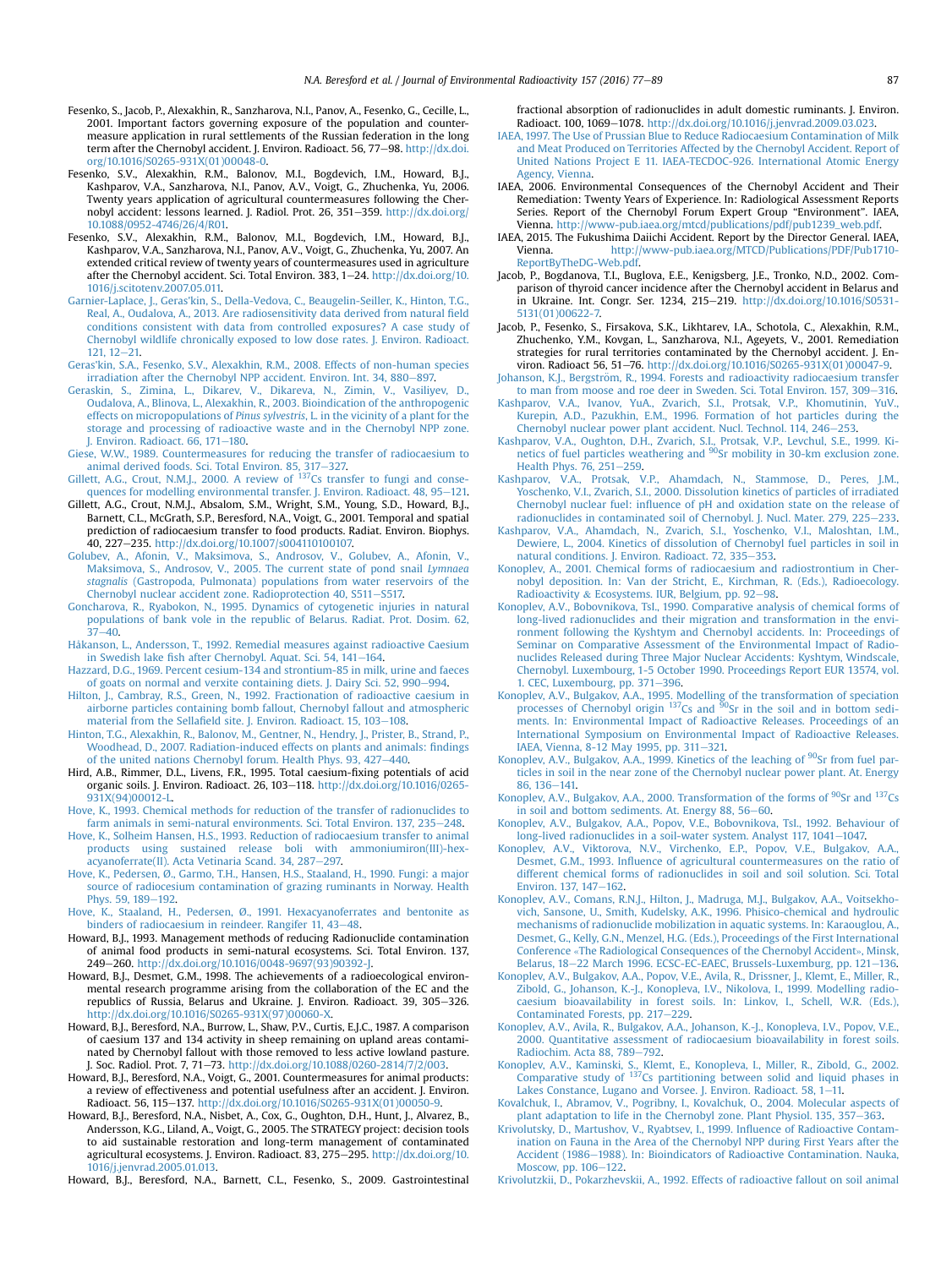<span id="page-11-0"></span>[populations in the 30 km zone of the Chernobyl atomic power station. Sci. Total](http://refhub.elsevier.com/S0265-931X(16)30026-1/sref91) [Environ. 112, 69](http://refhub.elsevier.com/S0265-931X(16)30026-1/sref91)-[77.](http://refhub.elsevier.com/S0265-931X(16)30026-1/sref91)

- [Kryshev, I.V., Sazykina, T.G., Beresford, N.A., 2005. Effects on wildlife. In: Smith, J.T.,](http://refhub.elsevier.com/S0265-931X(16)30026-1/sref93) [Beresford, N.A. \(Eds.\), Chernobyl](http://refhub.elsevier.com/S0265-931X(16)30026-1/sref93) – [Catastrophe and Consequences. Praxis](http://refhub.elsevier.com/S0265-931X(16)30026-1/sref93) [Publishing/Springer, Chichester, pp. 267](http://refhub.elsevier.com/S0265-931X(16)30026-1/sref93)-[287.](http://refhub.elsevier.com/S0265-931X(16)30026-1/sref93)
- [Lecomte-Pradines, C., Bonzom, J.-M., Della-Vedova, C., Beaugelin-Seiller, K.,](http://refhub.elsevier.com/S0265-931X(16)30026-1/sref94) [Villenave, C., Gaschak, S., Coppin, F., Dubourg, N., Maksimenko, A., Adam-](http://refhub.elsevier.com/S0265-931X(16)30026-1/sref94)[Guillermin, C., 2014. Soil nematode assemblages as bioindicators of radiation](http://refhub.elsevier.com/S0265-931X(16)30026-1/sref94) [impact in the Chernobyl Exclusion Zone. Sci. Total Environ. 490, 161](http://refhub.elsevier.com/S0265-931X(16)30026-1/sref94)-[170.](http://refhub.elsevier.com/S0265-931X(16)30026-1/sref94)
- Lepicard, S., Heriard Dubreuil, G., 2001. Practical improvement of the radiological quality of milk produced by peasant farmers in the territories of Belarus contaminated by the Chernobyl accident: the ETHOS project. J. Environ. Radioact. 56, 241-253. [http://dx.doi.org/10.1016/S0265-931X\(01\)00056-X.](http://dx.doi.org/10.1016/S0265-931X(01)00056-X)
- Lochard, J., 2007. Rehabilitation of living conditions in territories contaminated by the Chernobyl accident: the ETHOS project. Health Phys. 93, 522-526. [http://](http://dx.doi.org/0.1097/01.HP.0000285091.08936.52) [dx.doi.org/0.1097/01.HP.0000285091.08936.52](http://dx.doi.org/0.1097/01.HP.0000285091.08936.52).
- [Makeeva, A., Emel'yanova, N., Belova, N., Ryabov, I., 1994. Radiobiological Analysis of](http://refhub.elsevier.com/S0265-931X(16)30026-1/sref97) [the Silver Carp Hypophthalmichthys molitrix from the Cooling Water of the](http://refhub.elsevier.com/S0265-931X(16)30026-1/sref97) [Chernobyl Nuclear Power Plant in the Post-accident Period. 2. In: Development](http://refhub.elsevier.com/S0265-931X(16)30026-1/sref97) [of the Reproductive System in the Fish of the First Generation, vol. 34. Voprosy](http://refhub.elsevier.com/S0265-931X(16)30026-1/sref97) [ikhtiologii, Moscow, pp. 681](http://refhub.elsevier.com/S0265-931X(16)30026-1/sref97)-[696.](http://refhub.elsevier.com/S0265-931X(16)30026-1/sref97)
- Mayes, R.W., Beresford, N.A., Lamb, C.S., Barnett, C.L., Howard, B.J., Jones, B.E.V., Eriksson, O., Hove, K., Pedersen, Ø., Staines, B.W., 1994. Novel approaches to the estimation of intake and bioavailability of radiocaesium in ruminants grazing forested areas. Sci. Total Environ. 157, 289-300. [http://dx.doi.org/10.1016/0048-](http://dx.doi.org/10.1016/0048-9697(94)90592-4) [9697\(94\)90592-4.](http://dx.doi.org/10.1016/0048-9697(94)90592-4)
- Mayes, R.W., Beresford, N.A., Howard, B.J., Vandecasteele, C.M., Stakelum, G., 1996. Use of the true absorption coefficient as a measure of the bioavailability of radiocaesium in ruminants. Radiat. Environ. Biophys. 35, 101-109. [http://dx.doi.](http://dx.doi.org/10.1007/BF02434032) [org/10.1007/BF02434032](http://dx.doi.org/10.1007/BF02434032).
- [Mehli, H. \(Ed.\), 1998. Handbook on Consumption Habits in Russia and Ukraine with](http://refhub.elsevier.com/S0265-931X(16)30026-1/sref100) [Special Focus on Food Consumption in the Areas Contaminated by the Cher](http://refhub.elsevier.com/S0265-931X(16)30026-1/sref100)[nobyl Accident. Deliverable of the EU Projects RESTORE and RECLAIM. Nor](http://refhub.elsevier.com/S0265-931X(16)30026-1/sref100)[wegian Radiation Protection Authority, Østerås. Contract numbers F14-CT95-](http://refhub.elsevier.com/S0265-931X(16)30026-1/sref100) [0021 and ERBIC15-CT96-0209](http://refhub.elsevier.com/S0265-931X(16)30026-1/sref100).
- [Mehli, H., Skuterud, L., Mosdøl, A., Tønnessen, A., 2000. The impact of Chernobyl](http://refhub.elsevier.com/S0265-931X(16)30026-1/sref101) [fallout on the Southern Saami reindeer herders of Norway in 1996. Health Phys.](http://refhub.elsevier.com/S0265-931X(16)30026-1/sref101) [79, 682](http://refhub.elsevier.com/S0265-931X(16)30026-1/sref101)-690
- [Meredith, R.C., Mondon, K.J., Sherlock, J.C., 1988. A rapid method for the in vivo](http://refhub.elsevier.com/S0265-931X(16)30026-1/sref102) [monitoring of radiocaesium activity in sheep. J. Environ. Radioact. 7, 209](http://refhub.elsevier.com/S0265-931X(16)30026-1/sref102)-[214](http://refhub.elsevier.com/S0265-931X(16)30026-1/sref102).
- [Møller, A.P., Mousseau, T.A., 2007. Species richness and abundance of forest birds in](http://refhub.elsevier.com/S0265-931X(16)30026-1/sref103) [relation to radiation at Chernobyl. Biol. Lett. 3, 483](http://refhub.elsevier.com/S0265-931X(16)30026-1/sref103)-[486.](http://refhub.elsevier.com/S0265-931X(16)30026-1/sref103)
- [Møller, A.P., Mousseau, T.A., 2009. Reduced abundance of insects and spiders linked](http://refhub.elsevier.com/S0265-931X(16)30026-1/sref104) [to radiation at Chernobyl 20 years after the accident. Biol. Lett. 5, 356](http://refhub.elsevier.com/S0265-931X(16)30026-1/sref104)-[359.](http://refhub.elsevier.com/S0265-931X(16)30026-1/sref104)
- [Mø](http://refhub.elsevier.com/S0265-931X(16)30026-1/sref105)ller, A.P., Mousseau, T.A., 2011. Effi[ciency of bio-indicators for low-level radiation](http://refhub.elsevier.com/S0265-931X(16)30026-1/sref105) under fi[eld conditions. Ecol. Indic. 11, 424](http://refhub.elsevier.com/S0265-931X(16)30026-1/sref105)-[430](http://refhub.elsevier.com/S0265-931X(16)30026-1/sref105).
- [Møller, A.P., Mousseau, T.A., 2013. Assessing effects of radiation on abundance of](http://refhub.elsevier.com/S0265-931X(16)30026-1/sref106) [mammals and predator](http://refhub.elsevier.com/S0265-931X(16)30026-1/sref106)-[prey interactions in Chernobyl using tracks in the](http://refhub.elsevier.com/S0265-931X(16)30026-1/sref106) [snow. Ecol. Indic. 26, 112](http://refhub.elsevier.com/S0265-931X(16)30026-1/sref106)-[116.](http://refhub.elsevier.com/S0265-931X(16)30026-1/sref106)
- [Møller, A.P., Mousseau, T.A., Milinevsky, G., Peklo, A., Pysanets, E., Sz](http://refhub.elsevier.com/S0265-931X(16)30026-1/sref107) E[P, T., 2005a.](http://refhub.elsevier.com/S0265-931X(16)30026-1/sref107) [Condition, reproduction and survival of barn swallows from Chernobyl. J. Anim.](http://refhub.elsevier.com/S0265-931X(16)30026-1/sref107) [Ecol. 74, 1102](http://refhub.elsevier.com/S0265-931X(16)30026-1/sref107)-[1111.](http://refhub.elsevier.com/S0265-931X(16)30026-1/sref107)
- [Møller, A.P., Surai, P., Mousseau, T.A., 2005b. Antioxidants, radiation and mutation as](http://refhub.elsevier.com/S0265-931X(16)30026-1/sref108) [revealed by sperm abnormality in barn swallows from Chernobyl. Proc. R. Soc. B](http://refhub.elsevier.com/S0265-931X(16)30026-1/sref108) [Biol. Sci. 272, 247](http://refhub.elsevier.com/S0265-931X(16)30026-1/sref108)-[253](http://refhub.elsevier.com/S0265-931X(16)30026-1/sref108).
- [Møller, A., Mousseau, T., De Lope, F., Saino, N., 2007. Elevated frequency of abnor](http://refhub.elsevier.com/S0265-931X(16)30026-1/sref109)[malities in barn swallows from Chernobyl. Biol. Lett. 3, 414](http://refhub.elsevier.com/S0265-931X(16)30026-1/sref109)-[417.](http://refhub.elsevier.com/S0265-931X(16)30026-1/sref109)
- Monte, L., Brittain, J.E., Gallego, E., Håkanson, L., Hofman, D., Jiménez, A., 2009. [MOIRA-PLUS: a decision support system for the management of complex fresh](http://refhub.elsevier.com/S0265-931X(16)30026-1/sref175) [water ecosystems contaminated by radionuclides and heavy metals. Comput.](http://refhub.elsevier.com/S0265-931X(16)30026-1/sref175) [Geosci 35, 880](http://refhub.elsevier.com/S0265-931X(16)30026-1/sref175)-[896.](http://refhub.elsevier.com/S0265-931X(16)30026-1/sref175)
- Mousseau, T.A., Møller, A.P., 2013. Elevated frequency of cataracts in birds from Chernobyl. Plos One 8. [http://dx.doi.org/10.1371/journal.pone.0066939.](http://dx.doi.org/10.1371/journal.pone.0066939)
- [Murphy, J., Nagorskaya, L., Smith, J., 2011. Abundance and diversity of aquatic](http://refhub.elsevier.com/S0265-931X(16)30026-1/sref111) [macroinvertebrate communities in lakes exposed to Chernobyl-derived ionising](http://refhub.elsevier.com/S0265-931X(16)30026-1/sref111) [radiation. J. Environ. Radioact. 102, 688](http://refhub.elsevier.com/S0265-931X(16)30026-1/sref111)-[694.](http://refhub.elsevier.com/S0265-931X(16)30026-1/sref111)
- Nisbet, A., Howard, B.J., Beresford, N.A., Voigt, G., 2005. Workshop to extend the involvement of stakeholders in decisions on restoration management. J. Environ. Radioact. 83, 259-261. [http://dx.doi.org/10.1016/j.jenvrad.2005.01.](http://dx.doi.org/10.1016/j.jenvrad.2005.01.012) [012.](http://dx.doi.org/10.1016/j.jenvrad.2005.01.012)
- [Pavlotskaya, F.I., 1974. Migration of Radioactive Products of Global Fallout in Soils.](http://refhub.elsevier.com/S0265-931X(16)30026-1/sref114) [Atomizdat, Moscow \(in Russian\)](http://refhub.elsevier.com/S0265-931X(16)30026-1/sref114).
- Pröhl, G., Ehlken, S., Fiedler, I., Kirchner, G., Klemt, E., Zibold, G., 2006. Ecological half-lives of <sup>90</sup>Sr and <sup>137</sup>Cs in terrestrial and aquatic ecosystems. J. Environ. Radioact. 91, 41-72. <http://dx.doi.org/10.1016/j.jenvrad.2006.08.004>.
- Ratnikov, A.N., Vasiliev, A.V., Alexakhin, R.M., Krasnova, E.G., Pasternak, A.D., Howard, B.J., Hove, K., Strand, P., 1998. The use of hexacyanoferrates in different forms to reduce radiocaesium contamination of animal products in Russia. Sci. Total Environ. 223, 167-176. [http://dx.doi.org/10.1016/S0048-9697\(98\)00313-1.](http://dx.doi.org/10.1016/S0048-9697(98)00313-1)
- [RIARAE \(Russian Institute of Agricultural Radiology and Agroecology\), 1991. In:](http://refhub.elsevier.com/S0265-931X(16)30026-1/sref117) [Alexakhin, R.M. \(Ed.\), Recommendations. Guide on Agriculture Administrating](http://refhub.elsevier.com/S0265-931X(16)30026-1/sref117) [in Areas Subjected to Contamination as a Result of the Accident at the Cher](http://refhub.elsevier.com/S0265-931X(16)30026-1/sref117)[nobyl NPP for 1991](http://refhub.elsevier.com/S0265-931X(16)30026-1/sref117)-[1995. State Commission of the USSR on food and pur](http://refhub.elsevier.com/S0265-931X(16)30026-1/sref117)[chases, Moscow \(in Russian\).](http://refhub.elsevier.com/S0265-931X(16)30026-1/sref117)

[Rigol, A., Vidal, M., Rauret, G., 2002. An overview of the effect of organic matter on](http://refhub.elsevier.com/S0265-931X(16)30026-1/sref176)

[soil](http://refhub.elsevier.com/S0265-931X(16)30026-1/sref176)-[radiocaesium interaction: implications in root uptake. J. Environ. Radioact](http://refhub.elsevier.com/S0265-931X(16)30026-1/sref176)  $58, 191 - 216$  $58, 191 - 216$ 

- Roed, J., Andersson, K.G., 1996. Clean-up of urban areas in the CIS countries contaminated by Chernobyl fallout. J. Environ. Radioact. 33, 107-116. [http://dx.](http://dx.doi.org/10.1016/0265-931X(95)00092-O) [doi.org/10.1016/0265-931X\(95\)00092-O](http://dx.doi.org/10.1016/0265-931X(95)00092-O).
- [Ryabov, I.N., 1992. Analysis of countermeasures to prevent intake of radionuclides](http://refhub.elsevier.com/S0265-931X(16)30026-1/sref177) via consumption of fi[sh from the region affected by the Chernobyl accident. In:](http://refhub.elsevier.com/S0265-931X(16)30026-1/sref177) [Proceedings of the International Seminar on Intervention Levels and Counter](http://refhub.elsevier.com/S0265-931X(16)30026-1/sref177)[measures for Nuclear Accidents, EUR 14469. European Commission,](http://refhub.elsevier.com/S0265-931X(16)30026-1/sref177) Luxembourg, pp.  $379-390$ .
- [Salbu, B., 2001. Hot particles](http://refhub.elsevier.com/S0265-931X(16)30026-1/sref119)  $-$  [a challenge within radioecology. J. Environ. Radioact.](http://refhub.elsevier.com/S0265-931X(16)30026-1/sref119)  $53.267 - 268.$  $53.267 - 268.$
- [Salbu, B., Krekling, T., Oughton, D.H., Ostby, G., Kashparov, V.A., Brand, T.L., Day, J.P.,](http://refhub.elsevier.com/S0265-931X(16)30026-1/sref120) [1994. Hot particles in accidental releases from Chernobyl and Windscale nu](http://refhub.elsevier.com/S0265-931X(16)30026-1/sref120)[clear installations. Analyst 119, 125](http://refhub.elsevier.com/S0265-931X(16)30026-1/sref120)-[130.](http://refhub.elsevier.com/S0265-931X(16)30026-1/sref120)
- [Sandalls, F.J., Segal, M.J., Victorova, N., 1993. Hot particles from Chernobyl: a review.](http://refhub.elsevier.com/S0265-931X(16)30026-1/sref122) [J. Environ. Radioact. 18, 5](http://refhub.elsevier.com/S0265-931X(16)30026-1/sref122)-[22](http://refhub.elsevier.com/S0265-931X(16)30026-1/sref122).
- [Sanzharova, N.I., Fesenko, S.V., Kotik, V.A., Spiridonov, S.I., 1996. Behaviour of ra](http://refhub.elsevier.com/S0265-931X(16)30026-1/sref123)dionuclides in meadows and effi[ciency of countermeasures. Radiat. Prot. Dosim.](http://refhub.elsevier.com/S0265-931X(16)30026-1/sref123)  $64.43 - 48.$  $64.43 - 48.$  $64.43 - 48.$
- [Sawhney, B.L., 1972. Selective sorption and](http://refhub.elsevier.com/S0265-931X(16)30026-1/sref125) fixation of cations by clay minerals: a [review. Clays Clay Miner. 20, 93](http://refhub.elsevier.com/S0265-931X(16)30026-1/sref125)-[100](http://refhub.elsevier.com/S0265-931X(16)30026-1/sref125).
- Semizhon, T., Putyrskaya, V., Zibold, G., Klemt, E., 2009. Time-dependency of the 137Cs contamination of wild boar from a region in Southern Germany in the years 1998 to 2008. J. Environ. Radioact. 100, 988-992. ISSN 0265-931X. [http://](http://dx.doi.org/10.1016/j.jenvrad.2009.06.023) [dx.doi.org/10.1016/j.jenvrad.2009.06.023](http://dx.doi.org/10.1016/j.jenvrad.2009.06.023).
- Shaw, G., Robinson, C., Holm, E., Frissel, M.J., Crick, M., 2001. A cost-benefit analysis of long-term management options for forests following contamination with of 137Cs. J. Environ. Radioact 56, 185–208. [http://dx.doi.org/10.1016/S0265-](http://dx.doi.org/10.1016/S0265-931X(01)00053-4) [931X\(01\)00053-4](http://dx.doi.org/10.1016/S0265-931X(01)00053-4).
- [Shigematsu, I., Anspaugh, L., Bar'yakhtar, V., Bennett, B., Coppee, G., Coulon, R.,](http://refhub.elsevier.com/S0265-931X(16)30026-1/sref128) [Fry, F., Gheorghiev, G., Gubanov, V., Jovanovich, J., 1991. The International](http://refhub.elsevier.com/S0265-931X(16)30026-1/sref128) [Chernobyl Project](http://refhub.elsevier.com/S0265-931X(16)30026-1/sref128)-[technical Report: Assessment of Radiological Consequences](http://refhub.elsevier.com/S0265-931X(16)30026-1/sref128) [and Evaluation of Protective Measures \(Report by an International Advisory](http://refhub.elsevier.com/S0265-931X(16)30026-1/sref128) [Committee, IAEA, Vienna\).](http://refhub.elsevier.com/S0265-931X(16)30026-1/sref128)
- [Shutov, V.N., Bruk, G.Ya, Basalaeva, L.N., Vasilevitskiy, V.A., Ivanova, N.P., Kaplun, I.S.,](http://refhub.elsevier.com/S0265-931X(16)30026-1/sref170) [1996. The role of mushrooms and berries in the formulation of internal expo](http://refhub.elsevier.com/S0265-931X(16)30026-1/sref170)[sure doses to the population of Russia after the Chernobyl accident. Radiat. Prot.](http://refhub.elsevier.com/S0265-931X(16)30026-1/sref170) [Dosim 67, 55](http://refhub.elsevier.com/S0265-931X(16)30026-1/sref170)-[64](http://refhub.elsevier.com/S0265-931X(16)30026-1/sref170).
- [Skuterud, L., Thørring, H., 2012. Averted doses to Norwegian Sami reindeer herders](http://refhub.elsevier.com/S0265-931X(16)30026-1/sref129) [after the Chernobyl accident. Health Phys. 102, 208](http://refhub.elsevier.com/S0265-931X(16)30026-1/sref129)-[216.](http://refhub.elsevier.com/S0265-931X(16)30026-1/sref129)
- [Skuterud, L., Balanov, M., Travnikova, I., Strand, P., Howard, B.J., 1997. Contribution of](http://refhub.elsevier.com/S0265-931X(16)30026-1/sref130) [fungi to radiocaesium intake of rural populations in Russia. Sci. Total Environ.](http://refhub.elsevier.com/S0265-931X(16)30026-1/sref130) [193, 237](http://refhub.elsevier.com/S0265-931X(16)30026-1/sref130)-[242.](http://refhub.elsevier.com/S0265-931X(16)30026-1/sref130)
- Skuterud, L., Gaare, E., Eikelmann, I.M., Hove, K., Steinnes, E., 2005. Chernobyl radioactivity persists in reindeer. J. Environ. Radioact. 83, 231-252. [http://dx.](http://dx.doi.org/10.1016/j.jenvrad.2005.04.008) [doi.org/10.1016/j.jenvrad.2005.04.008](http://dx.doi.org/10.1016/j.jenvrad.2005.04.008).
- Skuterud, L., Thørring, H., Ytre-Eide, M.A., 2014. Use of total 137Cs deposition to predict contamination in feed vegetation and reindeer 25 years after Chernobyl. In: ICRER 2014 - Third International Conference on Radioecology and Environmental Radioactivity, 7-12 September 2014 (Barcelona, Spain). [http://](http://radioactivity2014.pacifico-meetings.com/) [radioactivity2014.paci](http://radioactivity2014.pacifico-meetings.com/)fico-meetings.com/.
- [Smith, J., Beresford, N.A., 2005. Chernobyl Catastrophe and Consequences. Praxis](http://refhub.elsevier.com/S0265-931X(16)30026-1/sref133) [Publishing/Springer, Chichester.](http://refhub.elsevier.com/S0265-931X(16)30026-1/sref133)
- Smith, J.T., Comans, R.N.J., 1996. Modelling the diffusive transport and remobilisa[tion](http://refhub.elsevier.com/S0265-931X(16)30026-1/sref134) [of](http://refhub.elsevier.com/S0265-931X(16)30026-1/sref134) <sup>137</sup>[Cs in sediments: the effect of sorption kinetics and reversibility.](http://refhub.elsevier.com/S0265-931X(16)30026-1/sref134) [Geokhim. Cosmochim. Acta 60, 995](http://refhub.elsevier.com/S0265-931X(16)30026-1/sref134)-[1004.](http://refhub.elsevier.com/S0265-931X(16)30026-1/sref134)
- [Smith, J.T., Clarke, R.T., Saxen, R., 2000a. Time-dependent behaviour of radio](http://refhub.elsevier.com/S0265-931X(16)30026-1/sref135)[caesium: a new method to compare the mobility of weapons test and Cher](http://refhub.elsevier.com/S0265-931X(16)30026-1/sref135)[nobyl derived fallout. J. Environ. Radioact. 49, 65](http://refhub.elsevier.com/S0265-931X(16)30026-1/sref135)-[83](http://refhub.elsevier.com/S0265-931X(16)30026-1/sref135).
- [Smith, J.T., Comans, R.N.J., Ireland, D.G., Nolan, L., Hilton, J., 2000b. Experimental and](http://refhub.elsevier.com/S0265-931X(16)30026-1/sref136) [in situ study of radiocesium transfer across the sediment-water interface and](http://refhub.elsevier.com/S0265-931X(16)30026-1/sref136) [mobility in lake sediments. Appl. Geopchem. 15, 833](http://refhub.elsevier.com/S0265-931X(16)30026-1/sref136)-[848](http://refhub.elsevier.com/S0265-931X(16)30026-1/sref136).
- [Smith, J.T., Voitsekhovitch, O.V., Håkanson, L., Hilton, J., 2001. A critical review of](http://refhub.elsevier.com/S0265-931X(16)30026-1/sref137) [measures to reduce radioactive doses from drinking water and consumption of](http://refhub.elsevier.com/S0265-931X(16)30026-1/sref137) [freshwater foodstuffs. J. Environ. Radioact. 56, 11](http://refhub.elsevier.com/S0265-931X(16)30026-1/sref137)-[32.](http://refhub.elsevier.com/S0265-931X(16)30026-1/sref137)
- [Smith, J.T., Kudelsky, A.V., Ryabov, I.N., Hadderingh, R.H., Bulgakov, A.A., 2003.](http://refhub.elsevier.com/S0265-931X(16)30026-1/sref138)<br>Application of potassium chloride to a Chernobyl contaminated lake: [Application of potassium chloride to a Chernobyl](http://refhub.elsevier.com/S0265-931X(16)30026-1/sref138) [modelling the dynamics of radiocaesium in an aquatic ecosystem and decon](http://refhub.elsevier.com/S0265-931X(16)30026-1/sref138)tamination of fi[sh. Sci. Total Environ. 305, 217](http://refhub.elsevier.com/S0265-931X(16)30026-1/sref138)-[227.](http://refhub.elsevier.com/S0265-931X(16)30026-1/sref138)
- Smith, J., Willey, N., Hancock, J.T., 2012. Low dose ionizing radiation produces too few reactive oxygen species to directly affect antioxidant concentrations in cells. Biol. Lett. 8, 594-597. [http://dx.doi.org/10.1098/rsbl.2012.0150.](http://dx.doi.org/10.1098/rsbl.2012.0150)
- [Smolders, E., Sweeck, L., Merckx, R., Cremers, A., 1997. Cationic interactions in](http://refhub.elsevier.com/S0265-931X(16)30026-1/sref140) [radiocaesium uptake from solution by spinach. J. Environ. Radioact. 342,](http://refhub.elsevier.com/S0265-931X(16)30026-1/sref140)  $161 - 170.$  $161 - 170.$  $161 - 170.$
- [Solheim Hansen, H., Hove, K., Barvik, K., 1996. The effect of sustained release boli](http://refhub.elsevier.com/S0265-931X(16)30026-1/sref141) [with ammoniumiron\(III\)-hexacyanoferrate\(II\) on radiocesium accumulation in](http://refhub.elsevier.com/S0265-931X(16)30026-1/sref141) [sheep grazing contaminated pasture. Health Phys. 71, 705](http://refhub.elsevier.com/S0265-931X(16)30026-1/sref141)-[712](http://refhub.elsevier.com/S0265-931X(16)30026-1/sref141).
- [Stephens, S., 1987. Chernobyl fallout: a hard rain for the sami. Cult. Surviv. Q. 11,](http://refhub.elsevier.com/S0265-931X(16)30026-1/sref142)  $66 - 71.$  $66 - 71.$  $66 - 71.$
- [Strand, P., Brynildsen, L.I., Harbitz, O., Tveten, U., 1989a. Measures introduced in](http://refhub.elsevier.com/S0265-931X(16)30026-1/sref143) [Norway after the Chernobyl accident. A cost-bene](http://refhub.elsevier.com/S0265-931X(16)30026-1/sref143)fit analysis. In: Flitton, S., [Katz, E.W. \(Eds.\), Environmental Contamination Following a Major Nuclear](http://refhub.elsevier.com/S0265-931X(16)30026-1/sref143) [Accident. Proceedings of an International Atomic Energy Agency Conference.](http://refhub.elsevier.com/S0265-931X(16)30026-1/sref143)